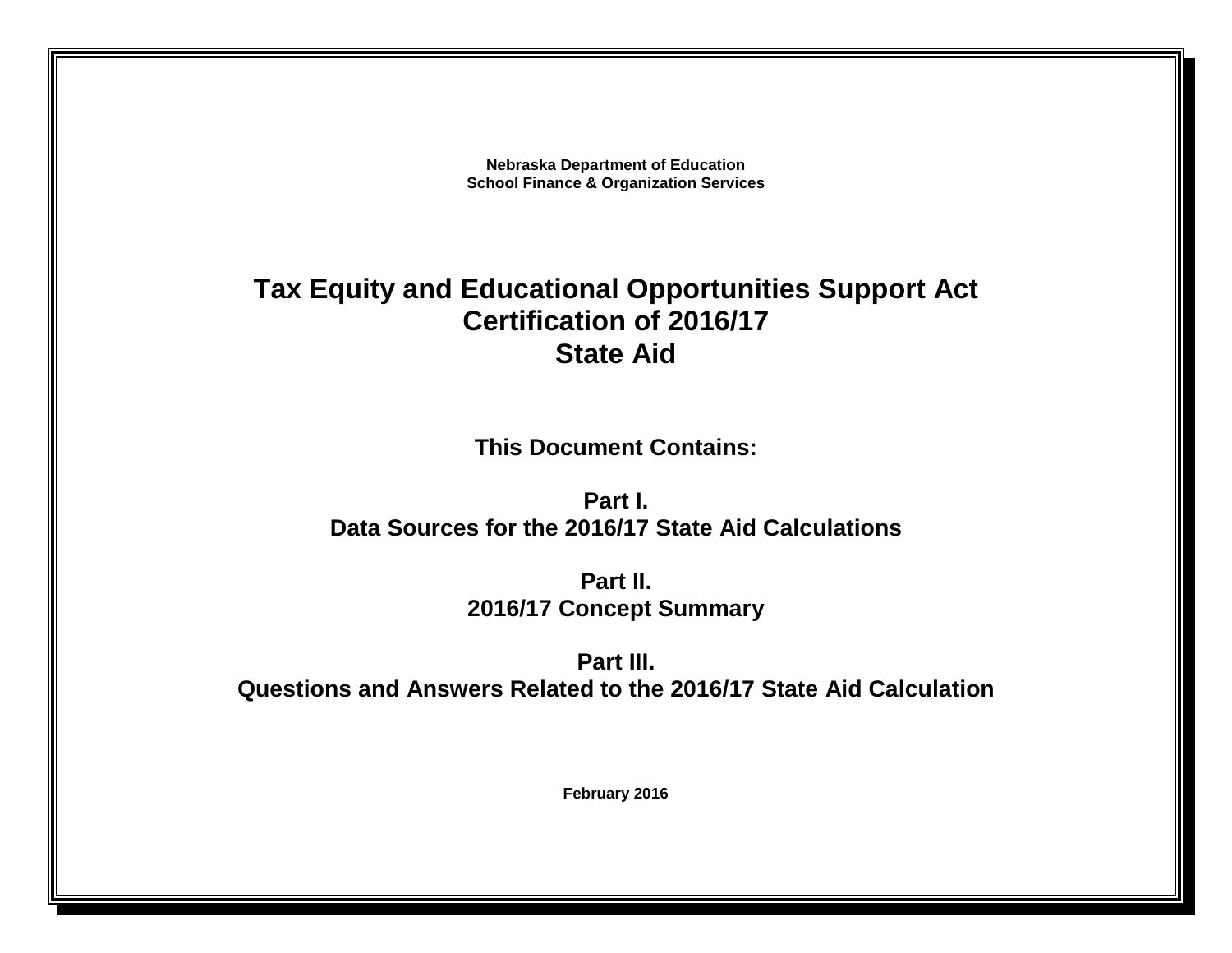# **Part I.**

# **DATA SOURCES FOR THE 2016/17 STATE AID CALCULATIONS**

# **SYSTEM FORMULA NEEDS**

Is the sum of:

 Basic Funding + Poverty Allowance + Limited English Proficiency Allowance + Focus School & Program Allowance + Summer School Allowance + Special Receipts Allowance +Transportation Allowance + Elementary Site Allowance + Distance Education & Telecommunications Allowance + System Averaging Adjustment + New School Adjustment + Student Growth Adjustment + Learning Community Transportation Adjustment + Limited English Proficiency Allowance Correction + Poverty Allowance Correction + Non Qualified Poverty Adjustment + Non Qualified Limited English Proficiency Adjustment + Student Growth Adjustment Correction

# Formula Needs Stabilization:

 2016/17 District Formula Need that is less than 100% of 2015/16 Year End Recalculated Formula Need is increased to 100% of 2015/16 Year End Recalculated Formula Need.

 AND 2016/17 District Formula Need that is greater than 112% of 2015/16 Year End Recalculated Formula Need is decreased to 112% of 2015/16 Year End Recalculated Formula Need, except that the Formula Need for Districts receiving a student growth adjustment is not decreased.

# **FORMULA STUDENTS**

Students educated by the district and students for which tuition is paid.

# DATA SOURCES:

As defined for the February 16, 2016 Certification of 2016/17 State Aid:

- √ Fall Membership in grades Kindergarten (KDG); Full-Day Kindergarten (FDK)-6; 7-8; and 9-12 from the 2015 Student Snapshot Template in the Nebraska Staff and Student Record System (NSSRS).
- √ The Fall Membership is adjusted based on the historical ratio of Average Daily Membership (ADM) to Fall Membership using the ratios from 2012/13, 2013/14 and 2014/15.
- √ Qualified Early Childhood Fall Membership is multiplied by the ratio of the planned instructional hours of the program divided by 1032 then multiplied by .6.<br>Contracted Students in grades KDG: FDK-6: 7-8: and 9-12 are t
- Contracted Students in grades KDG; FDK-6; 7-8; and 9-12 are taken from the 2015 School Enrollment Template in the NSSRS.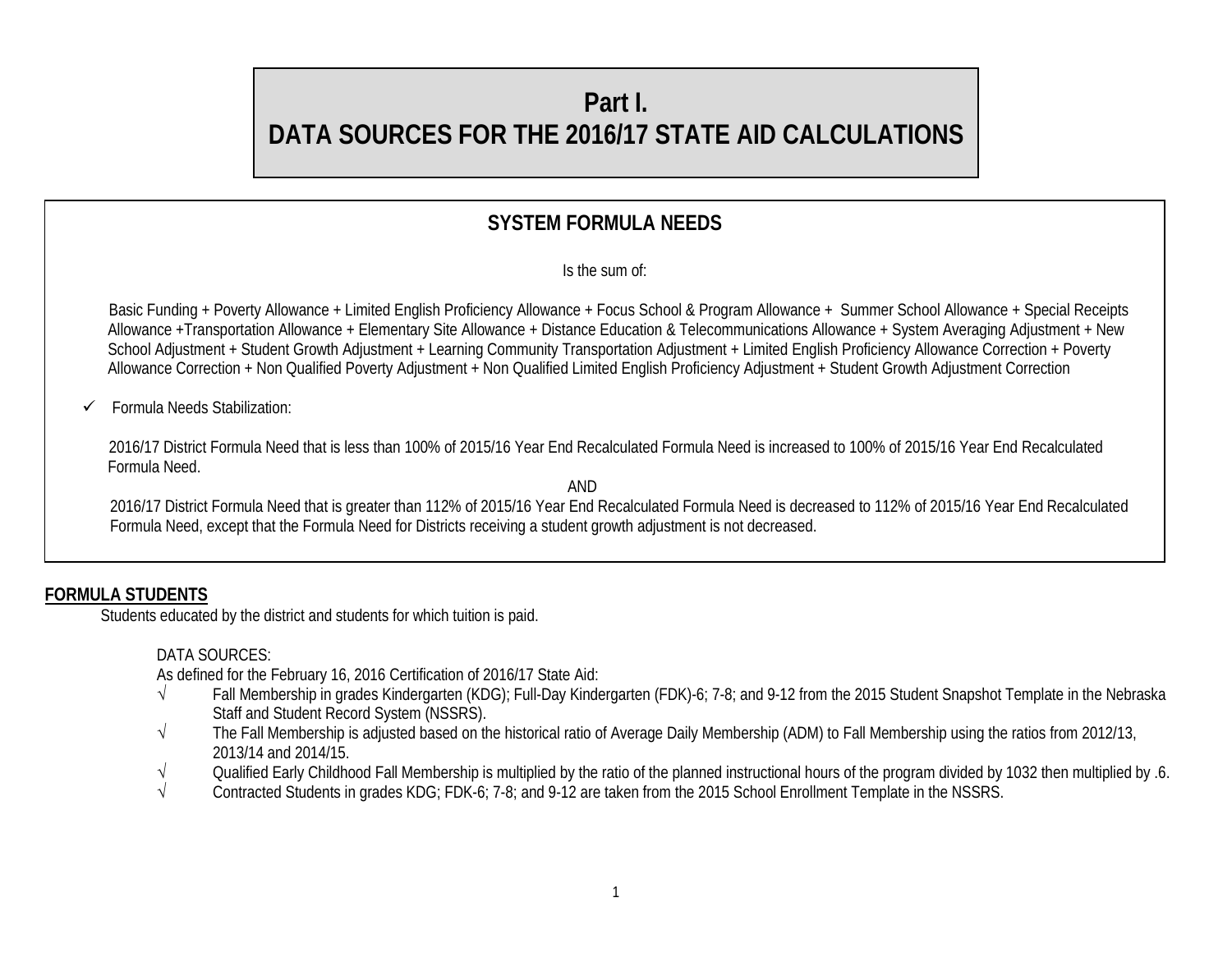As defined for the year-end recalculation of 2016/17 State Aid:

- Average Daily Membership (ADM) in Qualified Early Childhood Programs and grades KDG; FDK-6; 7-8; and 9-12 from the 2015 Student Summary  $\sqrt{ }$ Attendance in the NSSRS.
- $\sqrt{ }$ Contracted Students from the 2015 School Enrollment Template in the NSSRS.

#### **GENERAL FUND OPERATING EXPENDITURES**

Each district's General Fund Operating Expenditures for the most recently available complete data year. Calculated from the 2014/15 Annual Financial Report (AFR) as follows: 

| Minus |  |
|-------|--|
|       |  |
|       |  |
|       |  |
|       |  |
|       |  |
|       |  |
|       |  |
|       |  |
|       |  |
|       |  |
|       |  |
|       |  |
|       |  |
|       |  |
|       |  |
|       |  |
|       |  |
|       |  |
|       |  |
|       |  |
|       |  |
|       |  |
|       |  |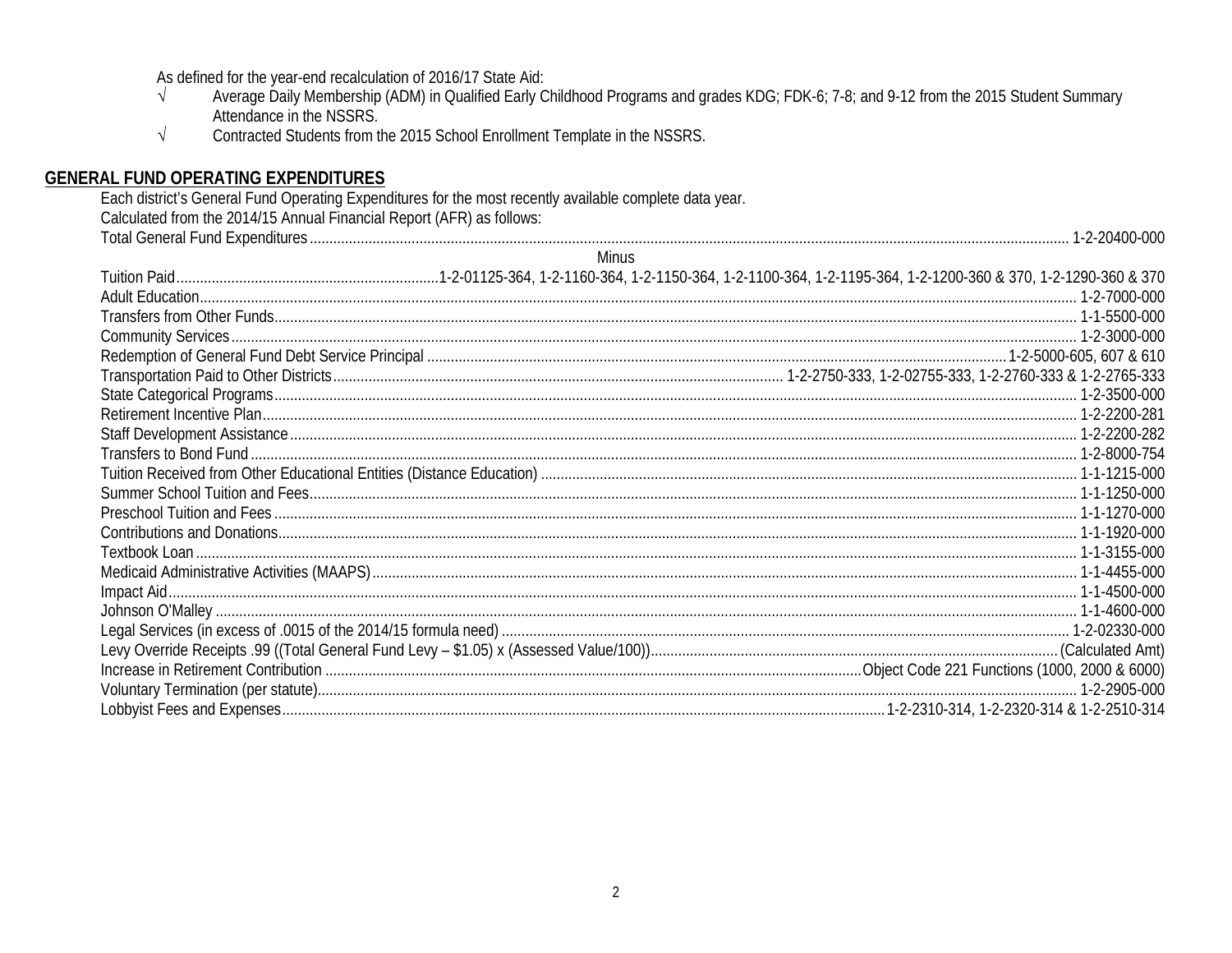#### **ADJUSTED GENERAL FUND OPERATING EXPENDITURES**

(General Fund Operating Expenditures X 1.05) – (Transportation Allowance + Special Receipts Allowance + Poverty Allowance + Limited English Proficiency Allowance + Distance Education & Telecommunications Allowance + Elementary Site Allowance + Summer School Allowance + Focus School & Program Allowance + Non Qualified Limited English Proficiency Adjustment)

#### **COST GROWTH FACTOR**

For school fiscal year 2016/17, the cost growth factor shall equal the sum of: (1) the basic allowable growth rate for the school fiscal year in which the aid is to be distributed; plus (2) the basic allowable growth rate for the school fiscal year immediately preceding the school fiscal year in which the aid is to be distributed.

#### **BASIC FUNDING**

A comparison group is established for each District consisting of:

(i) The 10 larger districts that are closest in size to the District, measured by formula students, and

(ii) The 10 smaller districts that are closest in size to the District, measured by formula students

- If there are not 10 Districts that are larger than the District for which basic funding is being calculated or if there are not 10 Districts that are smaller than the District, the comparison group would consist of only as many districts as fit the criteria.
- If more than 1 District has exactly the same number of formula students as the largest or smallest District in the comparison group, all of the Districts with exactly the same number of formula students as the largest or smallest Districts in the comparison group shall be included in the comparison group.
- If 1 or more Districts have exactly the same number of formula students as the District for which basic funding is being calculated, all such Districts would be included in the comparison group in addition to the 10 larger and the 10 smaller Districts.
- The comparison group remains the same for the final calculation of State Aid.
- School Districts with less than 900 formula students;

Basic Funding = Average of Adjusted General Fund Operating Expenditures for each District in the comparison group excluding both the Districts with the two highest Adjusted General Fund Operating Expenditures and the Districts with the two lowest Adjusted General Fund Operating Expenditures in the comparison group.

• School Districts with 900 or more formula students; Basic Funding = District formula students X Average Adjusted General Fund Operating Expenditures per formula student excluding both the Districts with the two highest Adjusted General Fund Operating Expenditures per formula student and the Districts with the two lowest Adjusted General Fund Operating Expenditures per formula student.

#### **POVERTY ALLOWANCE**

Poverty Student = number of low income students or the number of students who are free lunch and free milk students whichever is greater + (poverty students - 3 year average of poverty students) if greater than 0.

Low Income Students = number of low income children within the local system X ratio of formula students/total children under 19.

Low Income Child = a child under 19 living in a household having an annual adjusted gross income in 2014/15 equal to or less than the maximum household income for a household of that size that would have allowed the child to meet the income qualifications to be a free lunch and free milk student during the 2015/16 school year.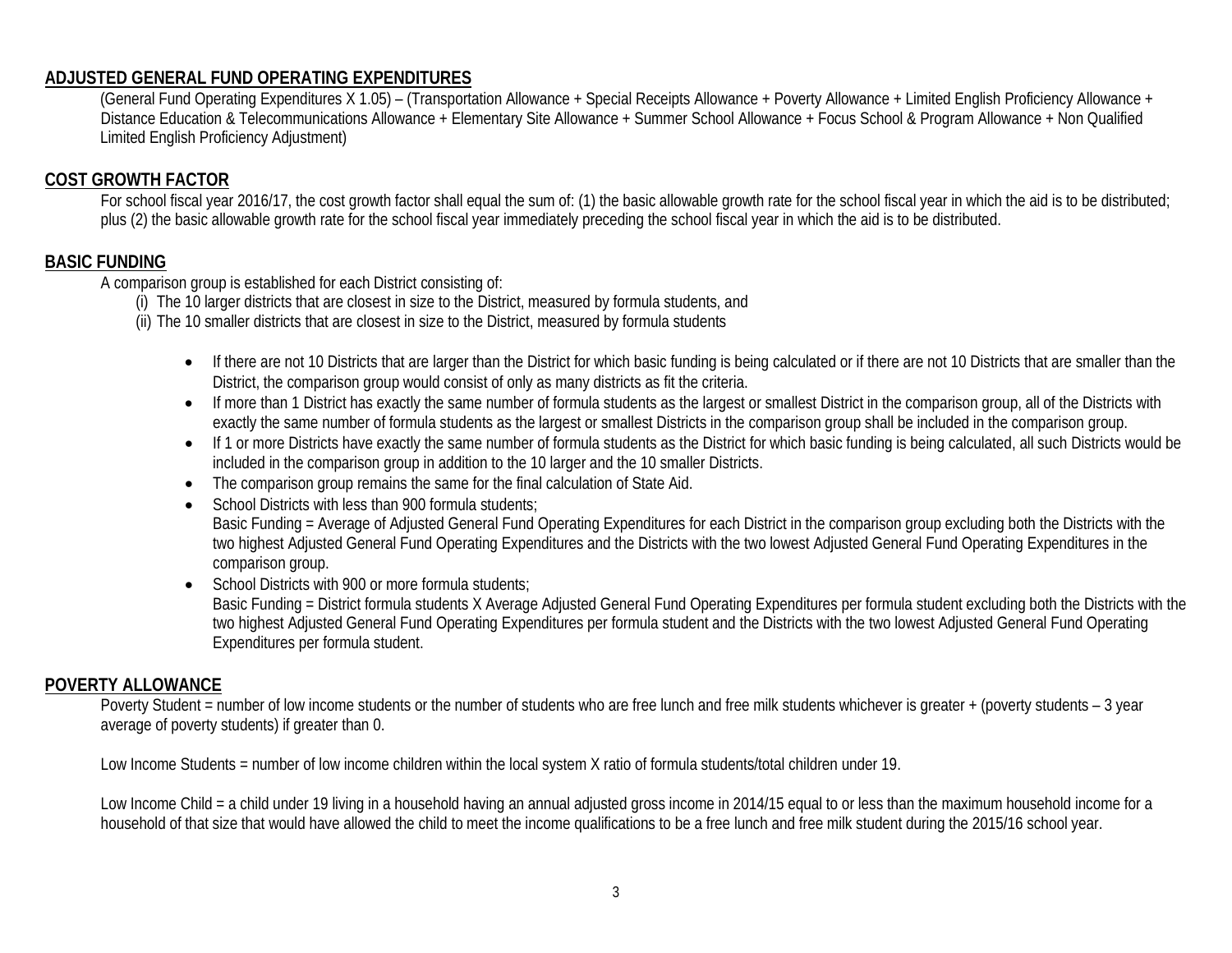2016/17 Statewide Average General Fund Operating Expenditures per Formula Student = 10,364.68

The lesser of:

Maximum Poverty Allowance designated by the school district

OR

Poverty Adjustment Calculation Local System Formula Students = (Stu) Poverty Students = (Poverty) Poverty Adjustment = (Povadj) Stu  $X .05 = a$ Stu  $X .10 = b$ Stu  $X$  .15 = c Stu X .20 = d Stu  $X .25 = e$ Stu  $X .30 = f$ 

- If (Poverty) is less than or equal to a, then (Povadi) = 0
- If (Poverty) is greater than a, and (Poverty) is less than or equal to b, then ((Poverty) a) X (.0375 X Statewide Average GFOE per formula student)) = (Povadj)
- If (Poverty) is greater than b, and (Poverty) is less than or equal to c, then ((b-a) X (.0375 X Statewide Average GFOE per formula student)) + (((Poverty) b) X (.075 X Statewide Average GFOE per formula student)) = (Povadj)
- If (Poverty) is greater than c, and (Poverty) is less than or equal to d, then ((b-a) X (.0375 X Statewide Average GFOE per formula student)) + ((c-b) X (.075 X Statewide Average GFOE per formula student)) + (((Poverty) –c) X (.1125 X statewide average GFOE per formula student)) = (Povadj)
- If (Poverty) is greater than d, and (Poverty) is less than or equal to e, then ((b-a) X (.0375 X Statewide Average GFOE per formula student)) + ((c-b) X (.075 X Statewide Average GFOE per formula student)) + ((d-c) X (.1125 X Statewide Average GFOE per formula student)) + (((Poverty) –d) X (.15 X Statewide Average GFOE per formula student)) = (Povadj)
- If (Poverty) is greater than e, and (Poverty) is less than or equal to f, then ((b-a) X (.0375 X Statewide Average GFOE per formula student)) + ((c-b) X (.075 X Statewide Average GFOE per formula student)) + ((d-c) X (.1125 X Statewide Average GFOE per formula student)) + ((e-d) X (.15 X Statewide Average GFOE per formula student)) + (((Poverty) – e) X (.1875 X Statewide Average GFOE per formula student)) = (Povadj)
- If (Poverty) is greater than f, then ((b-a) X (.0375 X Statewide Average GFOE per formula student)) + ((c-b) X (.075 X Statewide Average GFOE per formula student)) +  $((d-c)$  X (.1125 X Statewide Average GFOE per formula student)) +  $((e-d)$  X (.15 X Statewide Average GFOE per formula student)) +  $((f-e)$  X (.1875 X Statewide Average GFOE per formula student)) + (((Poverty) – f) X (.225 X Statewide Average GFOE per formula student)) = (Povadj)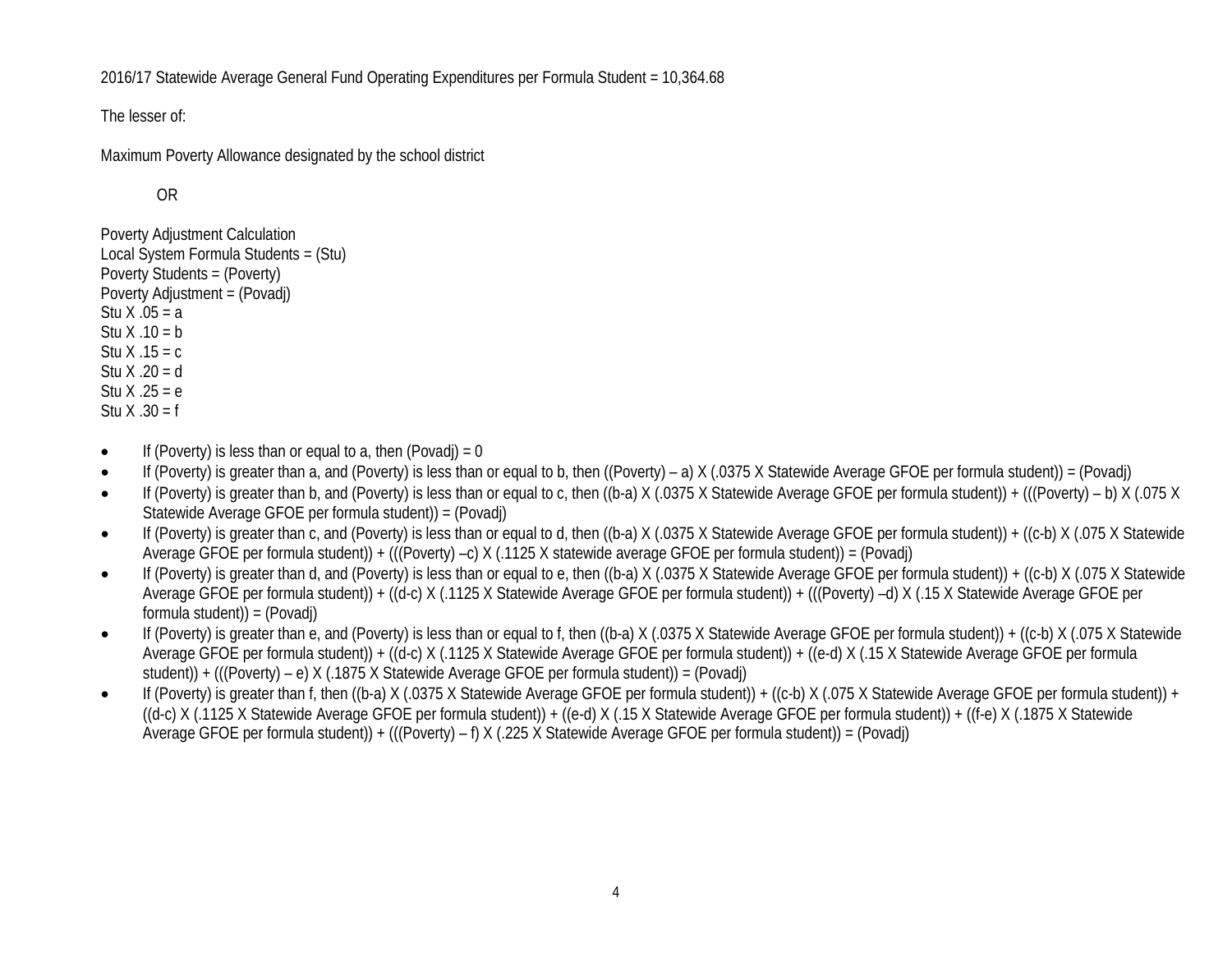#### **LIMITED ENGLISH PROFICIENCY (LEP) ALLOWANCE**

The lesser of:

Maximum Limited English Proficiency Allowance designated by the school district

 $-Or-$ 

25% of the statewide average general fund operating expenditures per formula student (2,591.17) multiplied by (the number of limited English proficient students + (limited English proficient students – 3 year average of limited English proficient students)) if greater than 0.

If the number of limited English proficient students is greater than or equal to 1 but less than 12, the number of limited English proficient students used in the calculation is 12.

DATA SOURCES:

√ 2015 School Enrollment Template in the NSSRS.

#### **FOCUS SCHOOL & PROGRAM ALLOWANCE**

Applies to school districts in a learning community.

1st year (Statewide Average General Fund Operating Expenditures per Formula Student X.10) X Number of Students in Focus School

2<sup>nd</sup> year (Statewide Average General Fund Operating Expenditure per Formula Student X.10) X [(Fall Membership Participating in Focus School X 2) – estimated number of students used in prior year calculation]

3rd year (Statewide Average General Fund Operating Expenditure per Formula Student X.10) X (Fall Membership Participating in Focus School)

#### DATA SOURCES:

- √ 2015 Student Snapshot Template in NSSRS
- $\sqrt{2014/15}$  Annual Financial Report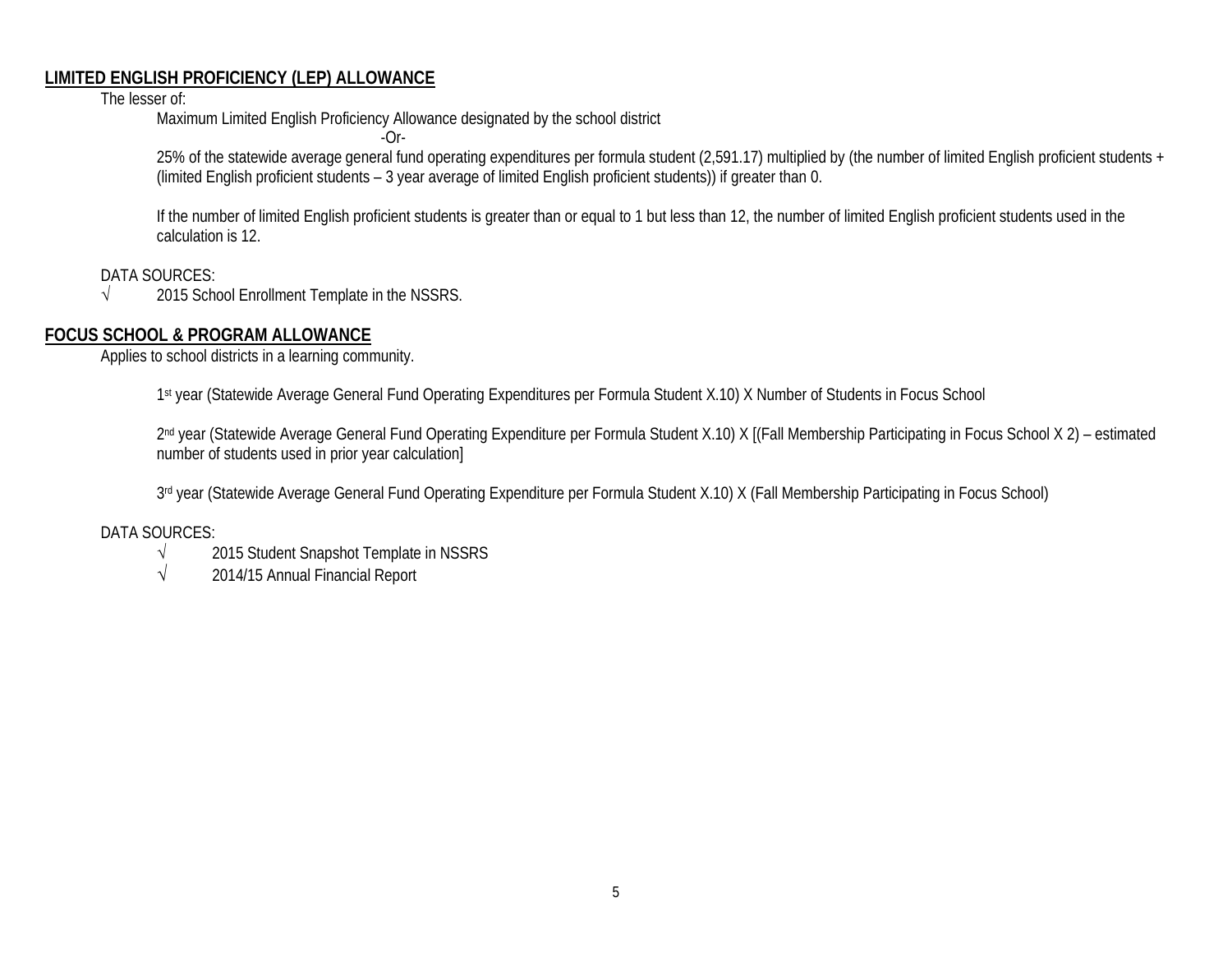#### **SUMMER SCHOOL ALLOWANCE**

Lesser of Actual Summer School Expenditures (6000's) or (.025 X Summer School Student Units) X (.85 X Statewide Average General Fund Operating Expenditure per Formula Student (10,364.68)) Summer School Student Units = each student enrolled in summer school for at least 12 days, whether or not the student is in the membership of the school district.

The initial number of units for each student  $=$ 

**+**

Sum of the ratios, each rounded down to the nearest whole number, number of days the student attended summer school for at least 3 hours and less than 6 hours per day  $\div$  by 12

2 X the number of days the student attended summer school classes for 6 or more hours per day  $\div$  12

Additional Summer School Units for each summer school student attributed to a remedial math or reading programs, and for each summer school student attributed to a free lunch or free milk.

Summer school student units shall not be calculated for school districts which collect fees for summer school from students who qualify for free or reduced-price lunches.

# **SPECIAL RECEIPTS ALLOWANCE**

DATA SOURCES:

√ Special Receipts Allowance includes district specific special education, state ward, and accelerated or differentiated curriculum program receipts included in local system formula resources reported on the 2014/15 Annual Financial Report (1-1-1230-000, 1-1-1240-000, 1-1-1330-000, 1-1-3120-000, 1-1-3125-000, 1-1-3135-000, 1-1-3160-000, 1-1-3161-000, 1-1-3165-000 & 1-1-3166-000) and receipts from the Medicare Catastrophic Coverage Act of 1988 - to the extent the district would have received payment pursuant to the Special Education Act (taken from NDE records) for 2014/15.

# **TRANSPORTATION ALLOWANCE**

The lesser of actual specific transportation costs or a calculated amount based on the miles transported (excluding activities) plus in-lieu-of transportation for the most recently available complete data year.

DATA SOURCES:

- √ District specific transportation expenditures reported on the 2014/15 Annual Financial Report: Total Regular Pupil Transportation minus Transportation Paid to Another District (1-2-2750-000 + 1-2-2755-000 – 1-2-2750-333 – 1-2-2755-333).
	- $-Or-$
- √ District specific calculated transportation expenditures based on: Route miles reported on the 2014/15 Pupil Transportation Report in CDC, (Part I) x .575 x 400% + In-Lieu-of Transportation (1-2-2750-332) reported on the 2014/15 Annual Financial Report.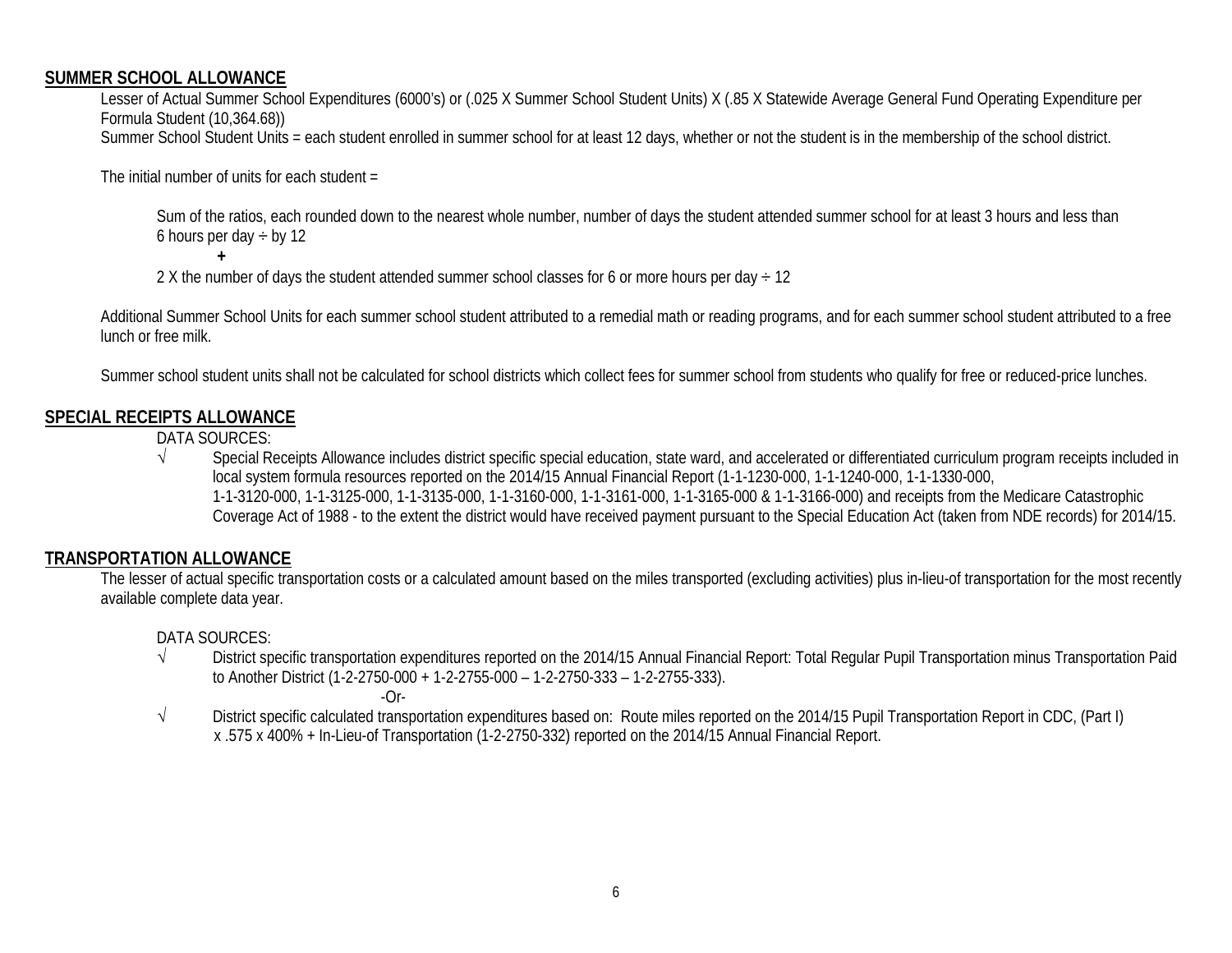#### **ELEMENTARY SITE ALLOWANCE**

Elementary Site Allowance is calculated for any district that has at least one qualifying elementary site, which submits an application.

A qualifying elementary attendance site:

- 1. Is in a District with multiple elementary attendance sites<br>2. Does not have another elementary attendance site withi
- 2. Does not have another elementary attendance site within 7 miles in the same school district **OR**
- 3. Is the only public elementary attendance site located in an incorporated city or village
- 4. Each District determines which grades are elementary grades
- 5. Building where majority of formula students attend is the primary elementary site
- 6. The primary elementary site shall not be a qualifying elementary attendance site
- 7. All grades designated as elementary grades shall be offered in each elementary attendance site
- 8. Elementary grades shall not include grades 9, 10, 11 or 12

The Elementary Site Allowance = Sum of Elementary Site Allowances for each qualifying elementary attendance site in the district.

(Statewide Average General Fund Operating Expenditure per Formula Student X 500% (51,823.41)) X Fall membership per building divided by 8 (result is rounded up to a whole number)

If the whole number is greater than the number of elementary site grades, the whole number is equal to the number of elementary site grades.

#### **DISTANCE EDUCATION & TELECOMMUNICATIONS ALLOWANCE**

Is equal to 85% of the difference of the costs for (a) telecommunications services, (b) access to data transmission networks that transmit data to and from the school district, and (c) the transmission of data on such networks paid by the school districts in the local system minus the receipts from the Federal Universal Service Fund.

#### DATA SOURCES:

√ District specific distance education and telecommunications expenditures on the 2014/15 Annual Financial Report (1-2-1100-382, 1-2-1125-382, 1-2-1150-382, 1-2-1160-382, 1-2-1190-382, 1-2-1195-382, 1-2-1200-382, 1-2-1290-382, 1-2-2100-382, 1-2-2150-382, 1-2-2200-382, 1-2-2213-382, 1-2-2214-382, 1-2-2310-382, 1-2-2320-382, 1-2-02330-382, 1-2-2400-382, 1-2-2510-382, 1-2-2520-382, 1-2-2600-382, 1-2-2750-382, 1-2-2755-382, 1-2- 2760-382, 1-2-2765-382, 1-2-3000-382, 1-2-3500-382, 1-2-6000-382, 1-2-7000-382) – Universal Service Fund (E-Rate) (1-1-4850-000).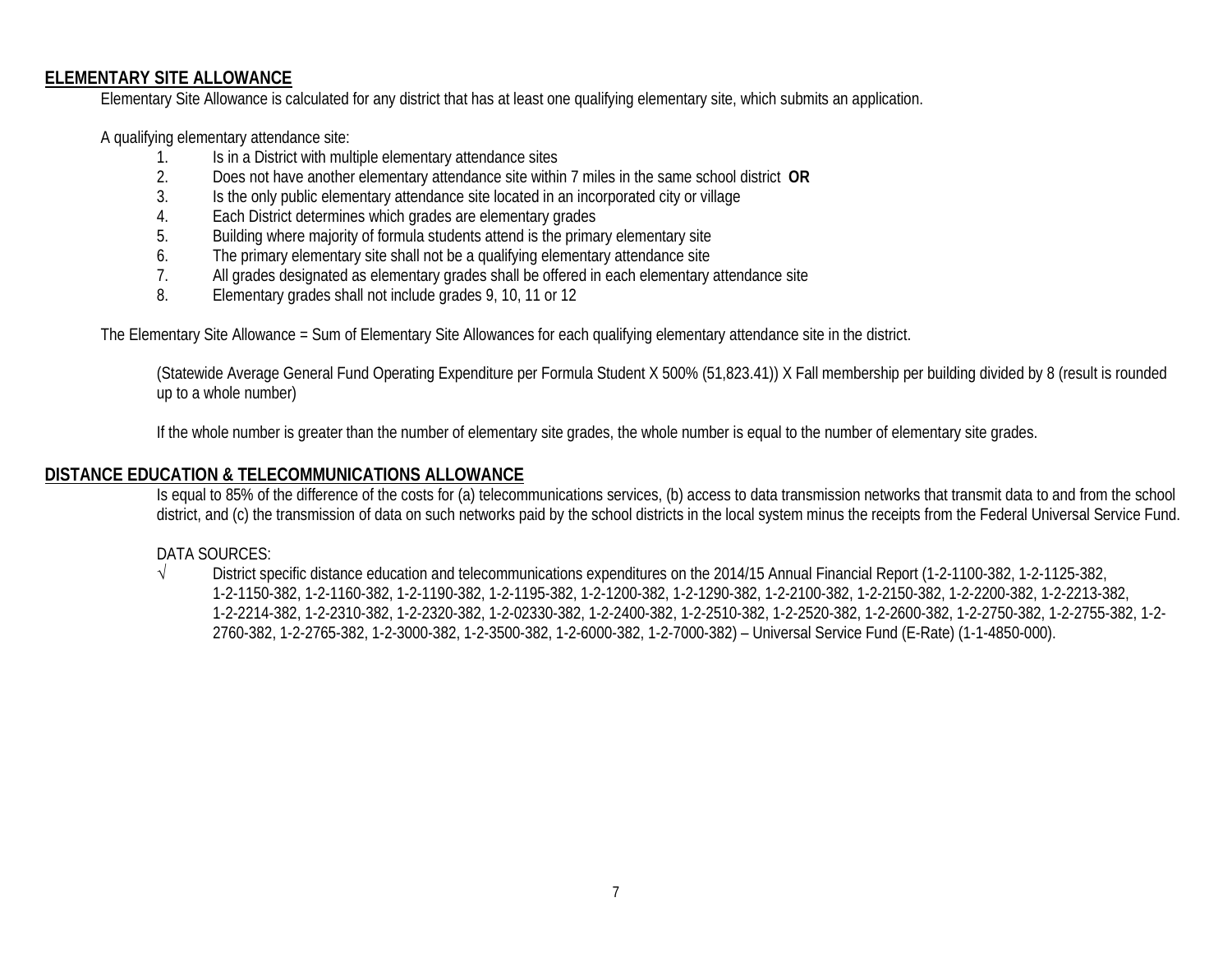#### **SYSTEM AVERAGING ADJUSTMENT**

System Averaging Adjustment is calculated for any district with more than 900 formula students and a lower basic funding per formula student than the average basic funding per formula student for all districts with 900 or more formula students (8,233.09) and a general fund levy of at least \$1.00.

System Averaging Adjustment = ((Avg Basic Funding per formula student for districts with 900 or more formula students – Districts Basic Funding Per Formula student) X Percentage determined according to levy) X Districts Formula Students

| <b>General Fund Levy</b> | Percentage Used in Calculation |
|--------------------------|--------------------------------|
| 1.04                     | 0.9                            |
| 1.03                     | 0.8                            |
| 1.02                     | 0.                             |
| 1.01                     | 0.6                            |
| .00                      | 0.5                            |

#### **TWO-YEAR NEW SCHOOL ADJUSTMENT**

1<sup>st</sup> year

District Basic Funding per formula student X (.20 X Estimated Student Capacity)

2nd year

District Basic Funding per formula student X (.10 X Estimated Student Capacity)

#### **STUDENT GROWTH ADJUSTMENT**

District Basic Funding per formula student X (Approved Student Growth – (greater of 25 or 1% X Fall Membership)) + .5 X (District Basic Funding per formula student X greater of 25 or 1% of the Fall Membership)

#### **STUDENT GROWTH ADJUSTMENT CORRECTION**

Student Growth Adjustment Correction = (Actual Growth – Estimated Growth) X district's recalculated basic funding per formula student

Actual Growth = 2014/15 ADM – 2013/14 Fall Membership

*The absolute value of negative correction shall not exceed the original adjustment.*

#### **NEW LEARNING COMMUNITY TRANSPORTATION ADJUSTMENT**

Only applies to school districts that are members of a learning community. The New Learning Community Transportation Adjustment is equal to the approved estimate of the member school district's increase in transportation costs for the first two years of a New Learning Community.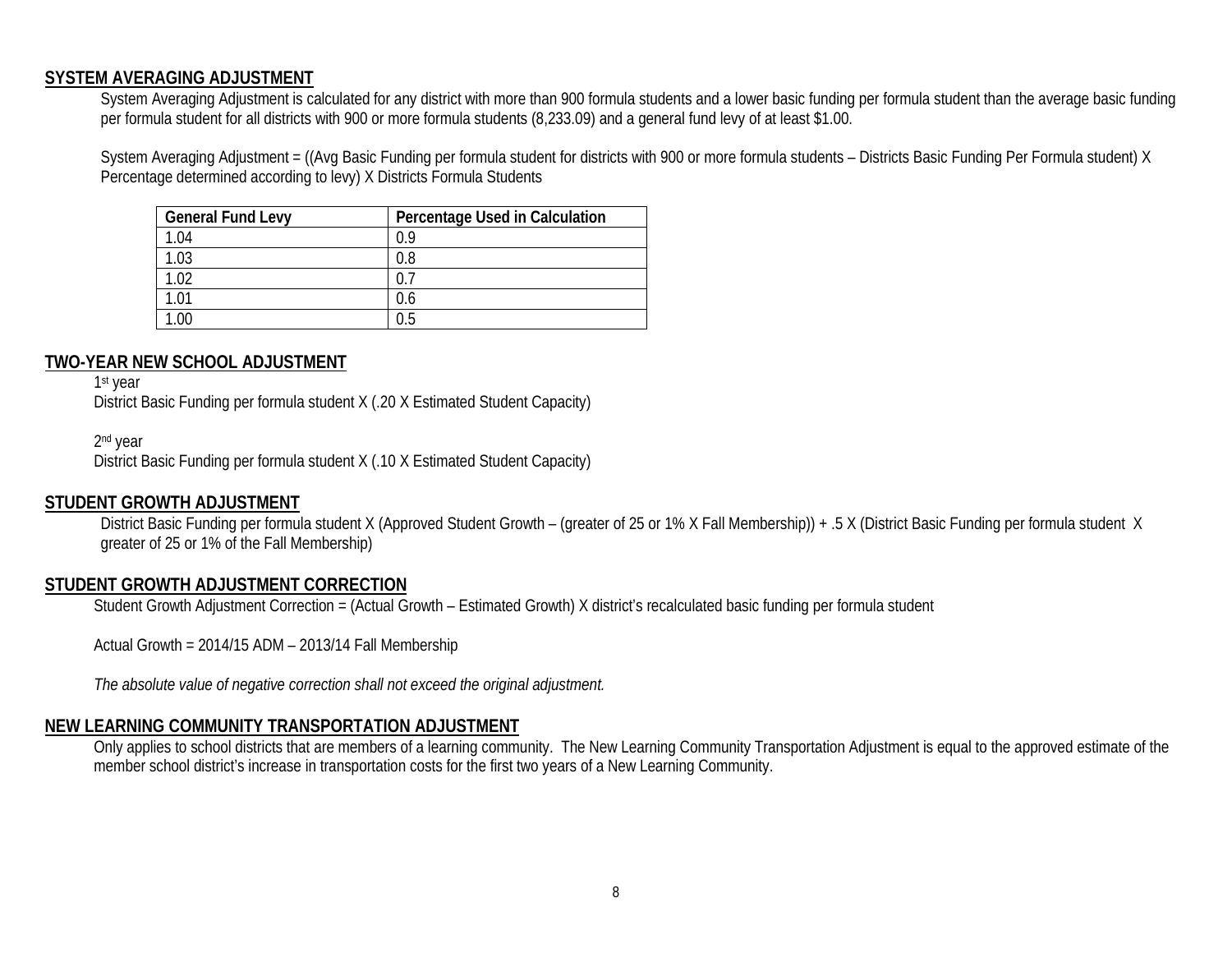#### **POVERTY CORRECTION**

If poverty allowance expenditures do not equal 117.65% or more of the poverty allowance for the most recently available complete data year (2014/15), a correction will be calculated as follows:

Poverty Allowance Correction = Poverty Allowance for 2014/15 – 85% Poverty Allowance Expenditures

If school district does not meet the required elements (as stated above) of the poverty plan for the most recently available complete data year (2014/15), the poverty allowance correction will be equal to 5% of the poverty allowance for such school fiscal year.

Any correction calculated pursuant to this requirement shall be added to any poverty correction calculated pursuant to requirements stated for 2016/17 to arrive at the total poverty correction.

#### **LIMITED ENGLISH PROFICIENCY (LEP) CORRECTION**

If the LEP poverty allowance expenditures do not equal 117.65% or more of the LEP allowance for the most recently available complete data year (2014/15) a correction will be calculated as follows:

LEP Allowance Correction = LEP Allowance for 2014/15 – 85% LEP Allowance Expenditures

If school district does not meet the required elements (as stated above) of the LEP plan for the most recently available complete data year (2014/15), the LEP allowance correction will be equal to 50% of the LEP allowance for such school fiscal year and the school district shall also be disqualified from receiving an LEP allowance for the school fiscal year for which aid is being calculated.

Any correction calculated pursuant to this requirement shall be added to any LEP correction calculated pursuant to requirements stated for 2016/17 to arrive at the total LEP correction.

#### **NON QUALIFYING LIMITED ENGLISH PROFICIENCY (LEP)**

If the LEP allowance expenditures do not equal 50% or more of the allowance for school fiscal year, the school district shall be disqualified from receiving an LEP allowance for the school fiscal year for which aid is being calculated.

# **RESOURCES**

The sum of the Yield from Local Effort Rate + Net Option Funding + Allocated Income Tax Funds + Minimum Levy Adjustment + Other Receipts Actually Received by the District + Teacher Education Aid + Instructional Time Aid

#### **YIELD FROM LOCAL EFFORT RATE**

Adjusted Valuation divided by 100 multiplied by the Local Effort Rate of \$1.00. Each district's adjusted valuation for tax year 2015 is provided by the Property Tax Administrator (certified October 2015). Real property was adjusted to 96% of actual value and agricultural land was adjusted to 72% of actual value.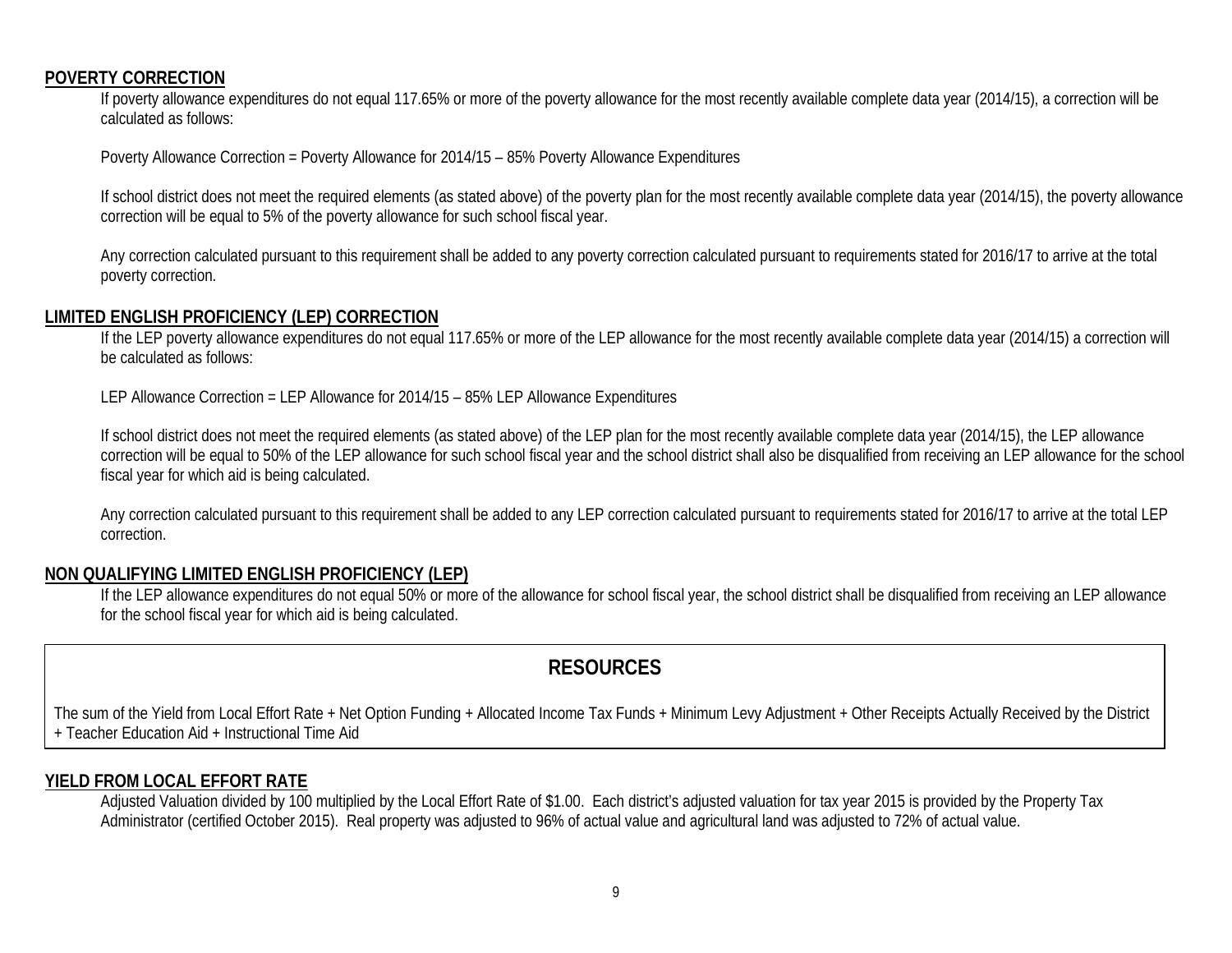#### **LOCAL EFFORT RATE**

Set at \$.05 below the maximum levy per §77-3442.

# **NET OPTION FUNDING**

Net Enrollment Option students (students opting in minus students opting out) as of the day of the fall membership count, multiplied by the statewide average Basic Funding per formula student (9,227.16).

Net Option Funding is equal to each Local System's: Net Enrollment Option Students X Statewide Average Basic Funding per formula student

Except that a Local System's Net Option Funding cannot be less than zero.

DATA SOURCES:

√ 2015 School Enrollment Template in the NSSRS

#### **ALLOCATED INCOME TAX FUNDS**

A percent calculated annually of the net Nebraska income tax liability of each school district's resident individuals in tax year 2015 provided by the Department of Revenue (certified November 17, 2015). The percentage is calculated annually based on the 1992-93 appropriation to the School District Income Tax Fund, the Net Option Funding, and the statewide income tax liability of resident individuals.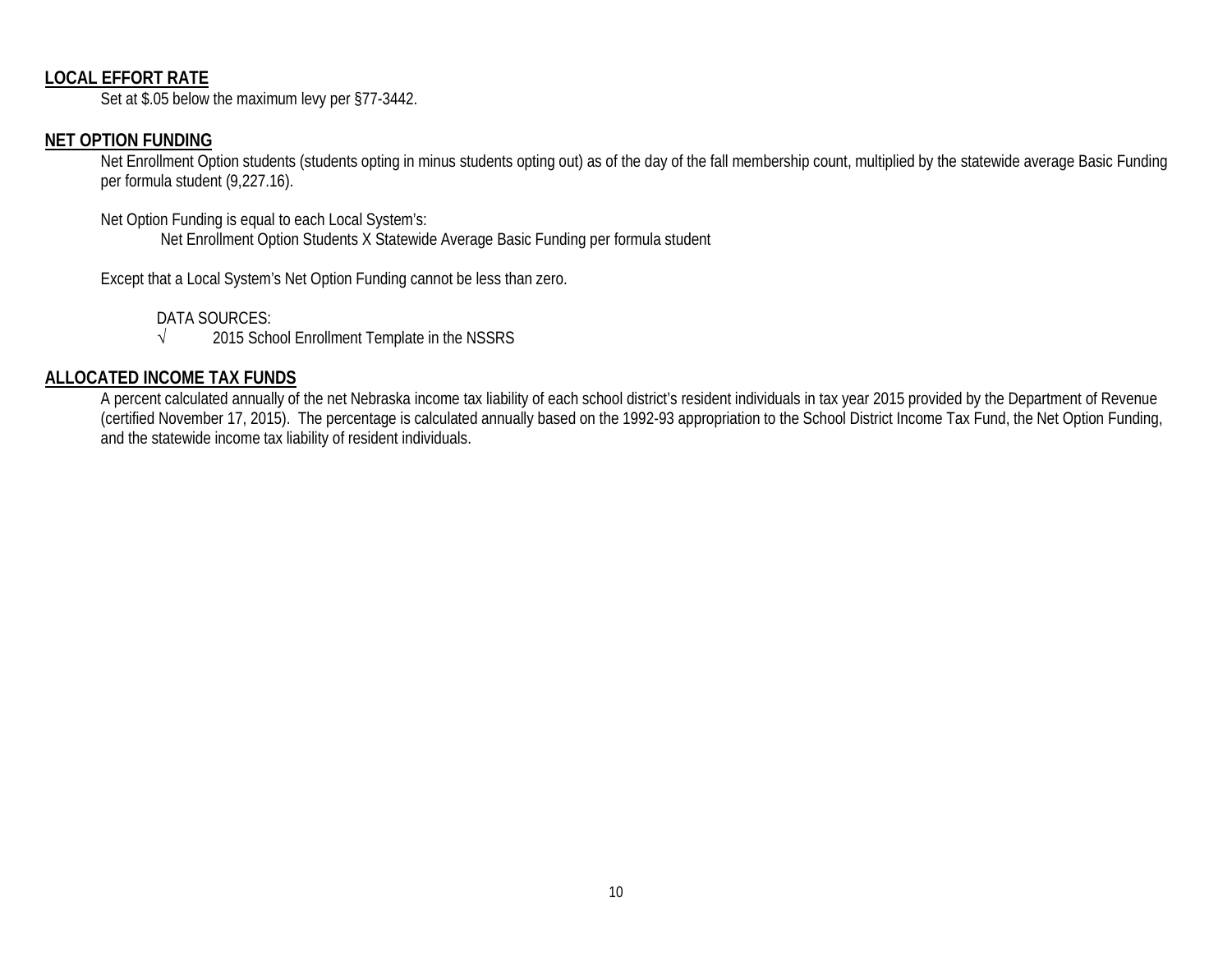#### **OTHER RECEIPTS ACTUALLY RECEIVED BY THE DISTRICT**

Each Local System's other actual receipts for the most recently available complete data year.

| records)                                                                                                                  | Receipts from Medicare Catastrophic Coverage Act of 1988-to the extent the district would have received payment pursuant to the Special Education Act (taken from NDE |
|---------------------------------------------------------------------------------------------------------------------------|-----------------------------------------------------------------------------------------------------------------------------------------------------------------------|
|                                                                                                                           |                                                                                                                                                                       |
|                                                                                                                           |                                                                                                                                                                       |
| For the final calculation of State Aid, other actual receipts shall be as reported in the 2014/15 Annual Financial Report |                                                                                                                                                                       |

For the final calculation of State Aid, other actual receipts shall be as reported in the 2014/15 Annual Financial Report.

#### **MINIMUM LEVY ADJUSTMENT**

The minimum levy adjustment is calculated and applied to any system that has a General Fund levy that is less than \$0.95. The adjustment is calculated by subtracting the system levy from \$0.95, and multiplying the result by the adjusted valuation divided by 100.

The minimum levy adjustment is added to the formula resources for the determination of Equalization Aid. If the minimum levy adjustment is greater than or equal to the allocated income tax funds, the system shall not receive allocated income tax funds, if they are a non-equalized district.

DATA SOURCES:

- √ 2015 Consolidated Data Collection, Assessed Valuation and Levies
- √ 2015 Adjusted Valuation (certified October 2015)

#### **EQUALIZATION AID**

Formula Needs – Formula Resources = Equalization Aid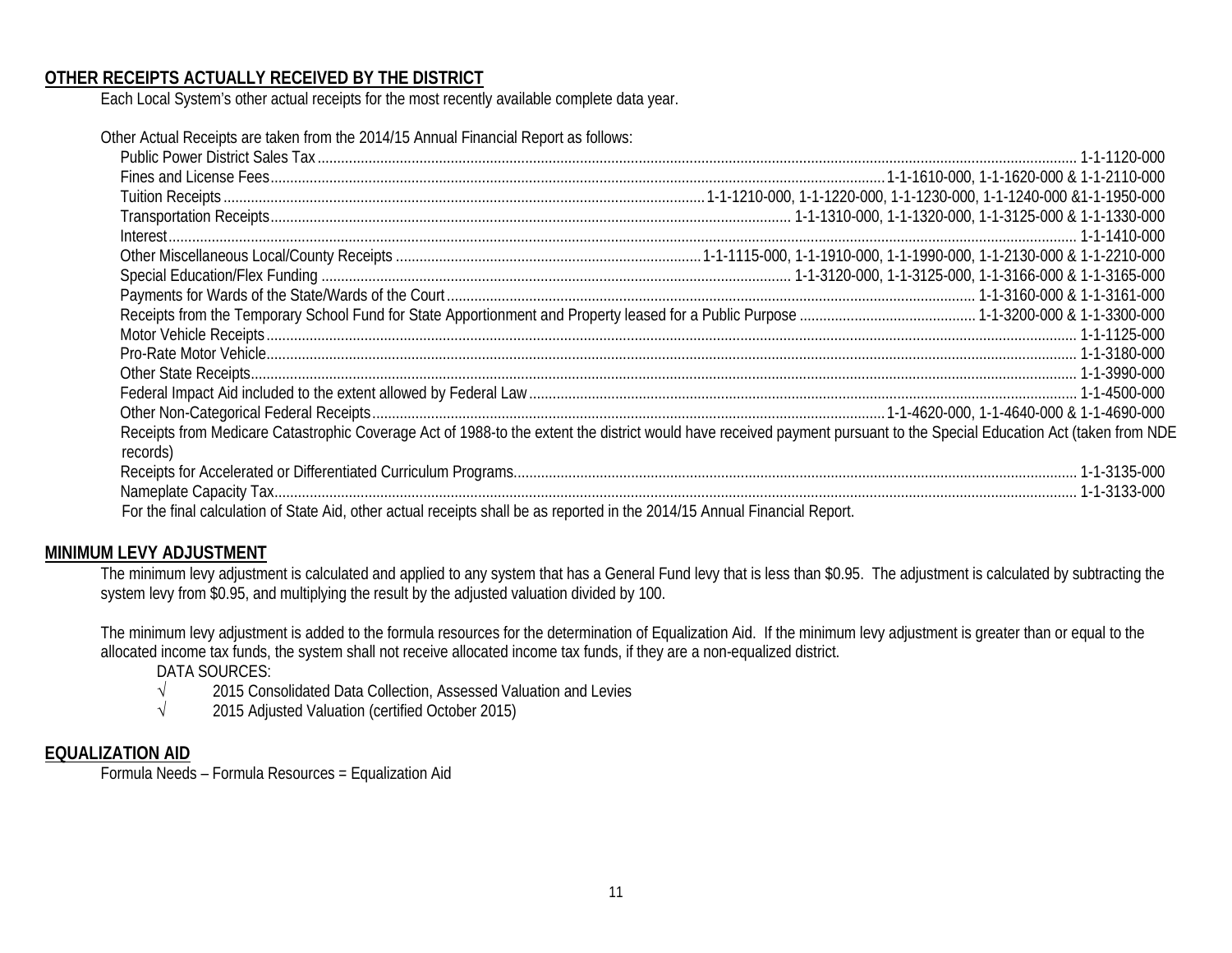# **Part II. 2016/17 CONCEPT SUMMARY**

# 2016/17 Calculated State Aid to Nebraska's Public Schools:

Consists of one or a combination of the following items:

- 
- 
- **Net Option Funding**
- Allocated Income Tax Funds **Allocated Income Tax Funds Allocated Income Tax Funds Allocated Minimum Levy Adjustment**
- **Equalization Aid example 2018** Prior Year Correction

# Nebraska Equalization Aid Formula Concept:

#### Calculated Needs - Calculated Resources = State Equalization Aid

# **SYSTEM FORMULA NEED**

# Is the sum of:

Basic Funding + Poverty Allowance + Limited English Proficiency Allowance + Focus School & Program Allowance + Summer School Allowance + Special Receipts Allowance +Transportation Allowance + Elementary Site Allowance + Distance Education & Telecommunications Allowance + System Averaging Adjustment + New School Adjustment + Student Growth Adjustment + Learning Community Transportation Adjustment + Limited English Proficiency Allowance Correction + Poverty Allowance Correction + Non Qualified Limited English Proficiency Adjustment + Student Growth Adjustment Correction

Formula Needs Stabilization:

2016/17 District Formula Need that is less than 100% of 2015/16 Year End Recalculated Formula Need is increased to 100% of 2015/16 Year End Recalculated Formula Need.

AND

2016/17 District Formula Need that is greater than 112% of 2015/16 Year End Recalculated Formula Need is decreased to 112% of 2015/16 Year End Recalculated Formula Need, except that the Formula Need for Districts receiving a student growth adjustment is not decreased.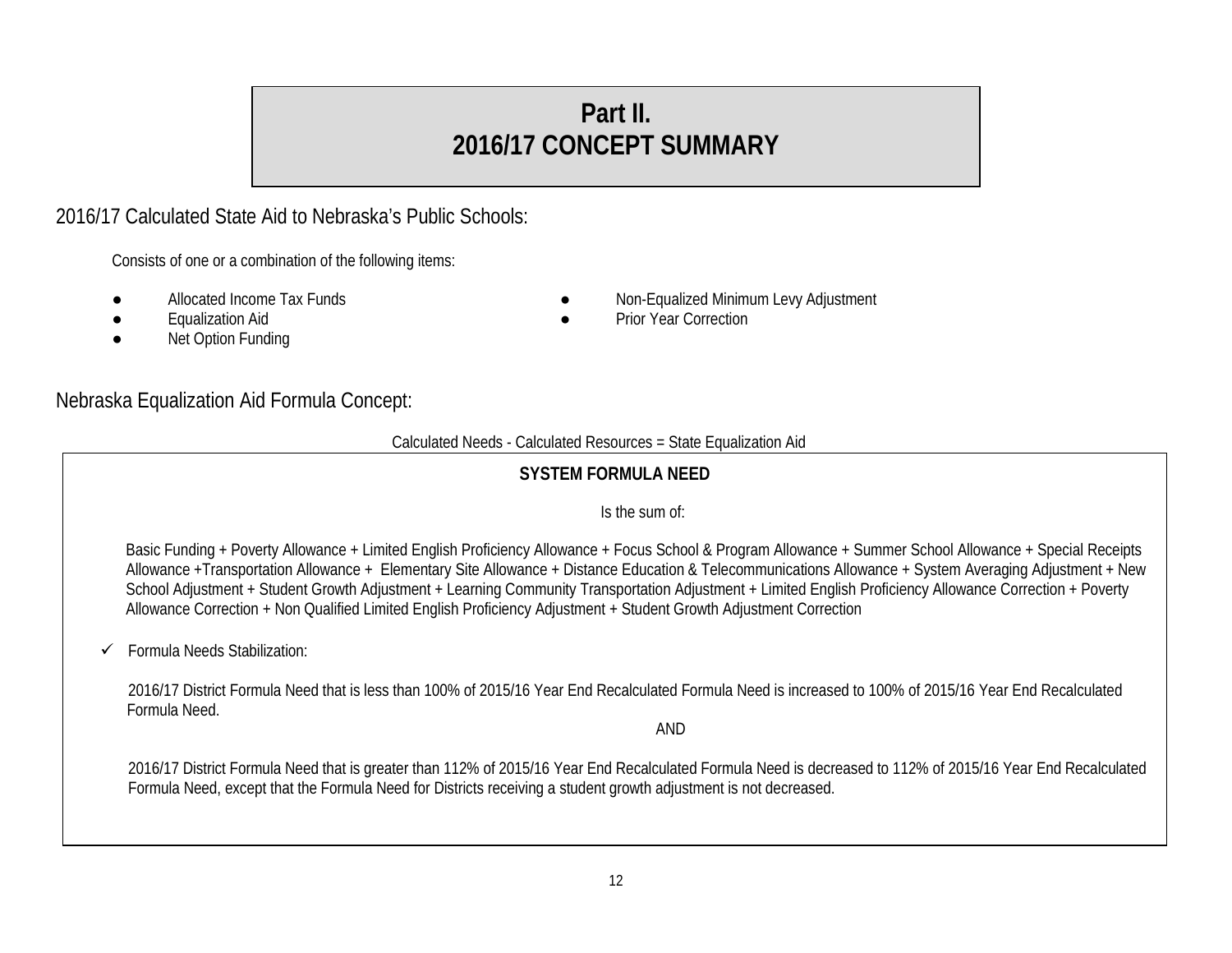# **FORMULA STUDENTS**

- Students educated by the district and students for which the district pays tuition.  $\Box$
- The Fall Membership count adjusted by the average ratio of ADM to Fall Membership from three prior years for the certification of State Aid; and ADM for the final  $\Box$ calculation of State Aid.
- Students in Qualified Early Childhood Programs multiplied by the ratio of planned instructional hours of the program divided by 1,032 then multiplied by .6.  $\Box$

# **GENERAL FUND OPERATING EXPENDITURES**

Each district's General Fund Operating Expenditures for the most recently available complete data year.<br>Calculated from the 2014/15 Annual Financial Report (AFR) as follows: Total Concret Fund Fun

|              | 1-2-20400-000 |  |
|--------------|---------------|--|
| <b>Minus</b> |               |  |
|              |               |  |
|              |               |  |
|              |               |  |
|              |               |  |
|              |               |  |
|              |               |  |
|              |               |  |
|              |               |  |
|              |               |  |
|              |               |  |
|              |               |  |
|              |               |  |
|              |               |  |
|              |               |  |
|              |               |  |
|              |               |  |
|              |               |  |
|              |               |  |
|              |               |  |
|              |               |  |
|              |               |  |
|              |               |  |
|              |               |  |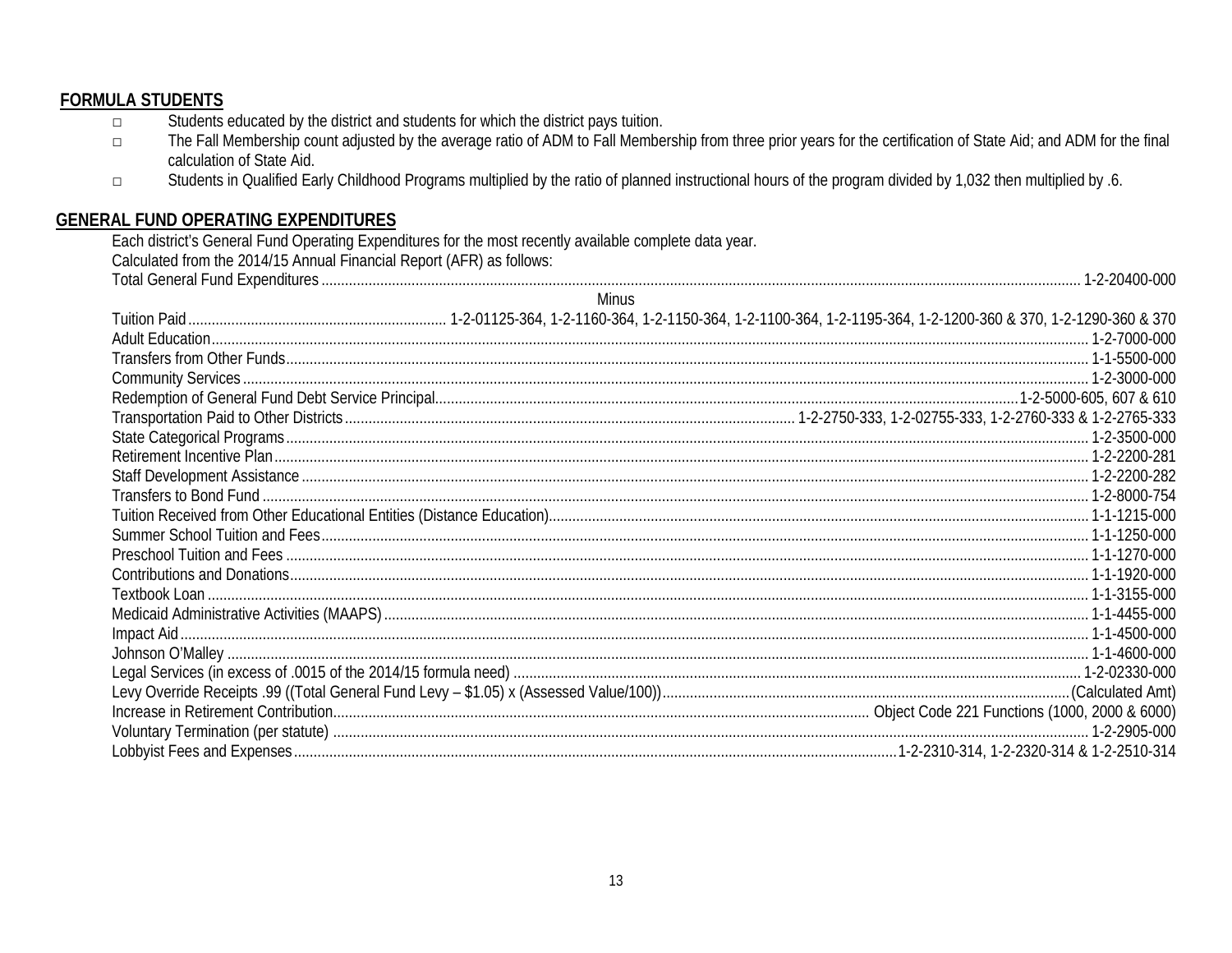# **ADJUSTED GENERAL FUND OPERATING EXPENDITURES**

□ 1.05 multiplied by general fund operating expenditures minus (transportation allowance + special receipts allowance + poverty allowance + limited English proficiency allowance + distance education and telecommunications allowance + elementary site allowance + summer school allowance + focus school and program allowance + non qualified limited English proficiency adjustment)

#### **BASIC FUNDING**

□ School Districts with less than 900 formula students:

Basic Funding = Average of adjusted general fund operating expenditures for each District in the comparison group excluding both the Districts with the two highest adjusted general fund operating expenditures and the Districts with the two lowest adjusted general fund operating expenditures in the comparison group.

□ School Districts with 900 or more formula students:

Basic Funding = District formula students multiplied by average of adjusted general fund operating expenditures per formula student excluding both the Districts with two the highest adjusted general fund operating expenditures per formula student and the Districts with the two lowest adjusted general fund operating expenditures per formula student in the comparison group.

#### **POVERTY ALLOWANCE**

□ The lesser of:

District designated poverty expenditures for the 2016/17 school year or the sum of the statewide average general fund operating expenditures per formula student (10,364.68) multiplied by graduated percentages and then multiplied by student weightings based on free lunch/milk students or students under 19 residing in homes with adjusted gross income in 2014/15 equal to or less than the maximum household income that would allow a student to meet income qualifications to be a free lunch or free milk student during the 2015/16 school year.

# **LIMITED ENGLISH PROFICIENCY (LEP) ALLOWANCE**

 $\neg$  The lesser of:

District designated limited English proficiency expenditures for 2016/17 or 25% of the statewide average general fund operating expenditures per student (2,591.17) multiplied by the number of limited English proficiency students.

# **FOCUS SCHOOL & PROGRAM ALLOWANCE**

- □ 1<sup>st</sup> Year Ten percent of the statewide average general fund operating expenditures per formula student (1,036.47) multiplied by the number of students participating in a focus school or program. Applies only to school districts in a learning community.
- □ 2nd Year Ten percent of the statewide average general fund operating expenditures per formula student (1,036.47) multiplied by [(fall membership participating in focus school X 2) – estimated number of students used in prior year calculation].
- □ 3rd Year Ten percent of the statewide average general fund operating expenditure per formula student (1,036.47) multiplied by fall membership participating in focus school.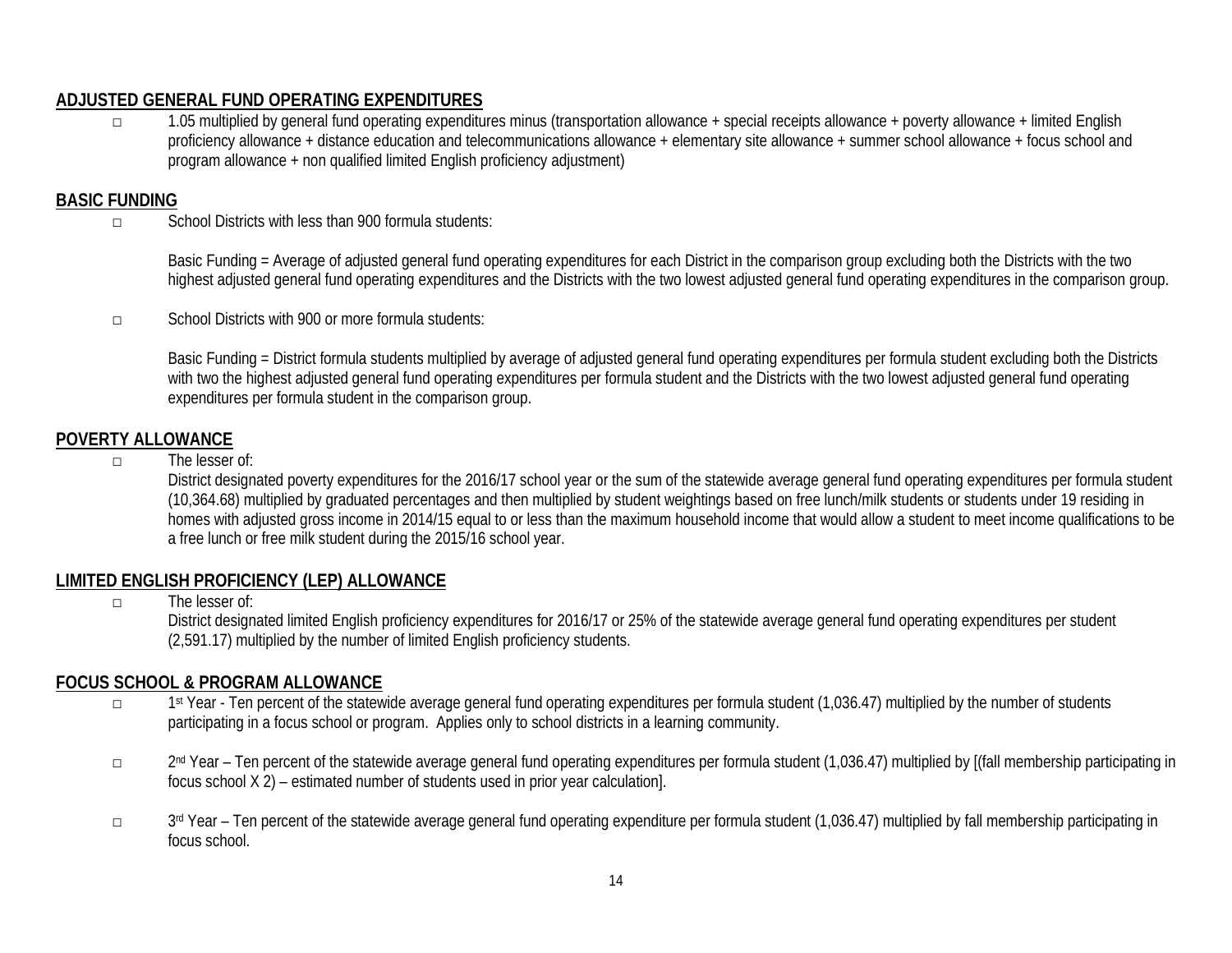#### **SUMMER SCHOOL ALLOWANCE**

□ The lesser of actual expenditures or 85% percent of the statewide average general fund operating expenditures per formula student (10,364.68) multiplied by 2.5% of the summer school student units.

# **SPECIAL RECEIPTS ALLOWANCE**

- □ District specific special education receipts reported on the Annual Financial Report and receipts from the Medicare Catastrophic Coverage Act of 1988, to the extent the district would have received payment pursuant to the Special Education Act (taken from NDE records).
- □ Each district's special education receipts for the most recently available complete data year.

# **TRANSPORTATION ALLOWANCE**

The lesser of:

□ Actual specific transportation costs or a calculated amount based on the miles transported (excluding activities) plus in lieu of transportation for the most recently available complete data year.

#### **ELEMENTARY SITE ALLOWANCE**

□ Five hundred percent of the statewide average general fund operating expenditures per formula student (51,823.41) multiplied by the number of students per qualified building divided by eight (rounded up to a whole number). If the whole number is greater than the number of elementary site grades, the whole number is equal to the number of elementary site grades.

#### **DISTANCE EDUCATION AND TELECOMMUNICATIONS ALLOWANCE**

□ Eighty-five percent of district specific distance education and telecommunication costs reported on the Annual Financial Report minus receipts from Federal Universal Service Fee Fund (E-Rate).

#### **SYSTEM AVERAGING ADJUSTMENT**

System Averaging Adjustment is calculated for any district with more than 900 formula students and a lower basic funding per formula student than the average basic funding per formula student for all districts with 900 or more formula students (8,233.09) and a general fund of at least \$1.00.

#### **TWO-YEAR NEW SCHOOL ADJUSTMENT**

□ The first year new school adjustment for each approved district is equal to the district's basic funding per formula student multiplied by twenty percent of the approved estimated additional student capacity. The second year new school year adjustment for each approved district is equal to the school district's basic funding per formula student multiplied by ten percent of the approved estimated additional student capacity.

# **STUDENT GROWTH ADJUSTMENT**

□ For each approved district is equal to the sum of the product of the district's basic funding per formula student multiplied by the difference of the approved student growth minus the greater of twenty five students or one percent of fall membership, plus the product of fifty percent of the district's basic funding per formula student multiplied by the greater of twenty five students or one percent of fall membership.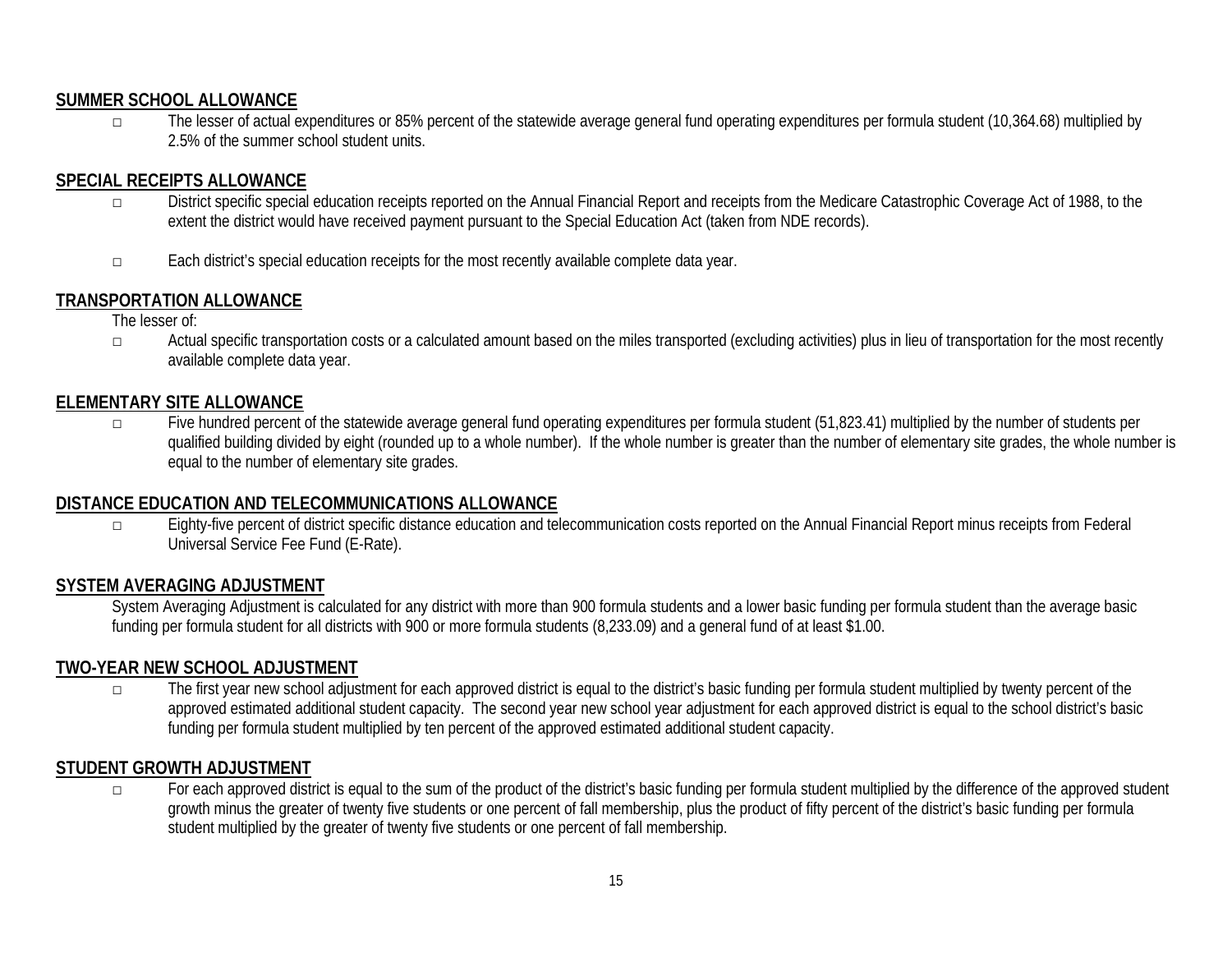# **STUDENT GROWTH ADJUSTMENT CORRECTION**

□ Student Growth Adjustment Correction = (Actual Growth – Estimated Growth) X district's recalculated basic funding per formula student *The absolute value of negative correction shall not exceed the original adjustment.*

#### **LEARNING COMMUNITY TRANSPORTATION ADJUSTMENT**

□ The learning community transportation adjustment is equal to the approved estimate of increased transportation costs.

#### **POVERTY CORRECTION**

□ Correction is equal to the poverty allowance minus eighty-five percent of the poverty allowance expenditures if expenditures do not equal at least 117.65% of the Poverty allowance for the most recently available complete data year. Also, if district did not meet requirements of the plan, an amount equal to 5% of the poverty allowance for such school fiscal year will be added to the above correction. Any correction calculated pursuant to this requirement shall be added to any poverty correction calculated pursuant to requirements above to arrive at the total poverty correction.

# **LIMITED ENGLISH PROFICIENCY (LEP) CORRECTION**

□ Correction is equal to the LEP allowance minus eighty-five percent of the LEP allowance expenditures if expenditures do not equal at least 117.65% of the LEP allowance for the most recently available complete data year. Also, if district did not meet requirements of the plan, an amount equal to 5% of the LEP allowance for such school fiscal year will be added to the above correction. Any correction calculated pursuant to this requirement shall be added to any LEP correction calculated pursuant to requirements above to arrive at the total LEP correction.

#### **NON QUALIFYING LIMITED ENGLISH PROFICIENCY (LEP)**

□ If the LEP allowance expenditures do not equal 50% or more of the allowance for school fiscal year, the school district shall be disqualified from receiving an LEP allowance for the school fiscal year for which aid is being calculated.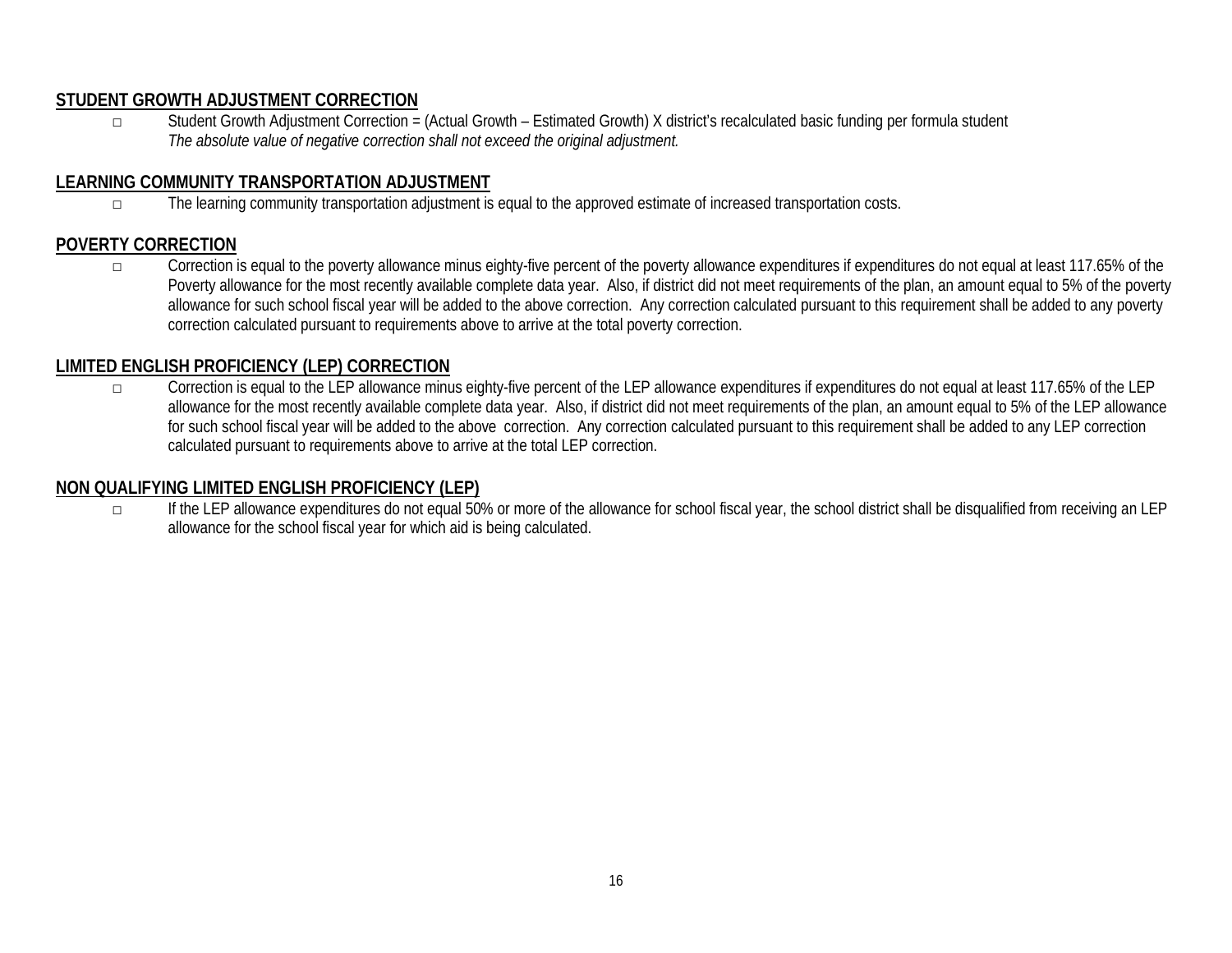# **CALCULATED RESOURCES**

#### THE SUM OF:

- □ Yield from Local Effort Rate (a calculated measure of Local Property Resources)
- □ Net Option Funding
- □ Allocated Income Tax Funds
- □ Minimum Levy Adjustment
- □ Other Receipts Actually Received by the District

# **YIELD FROM LOCAL EFFORT RATE (LOCAL PROPERTY RESOURCES)**

- □ Adjusted Property Valuation divided by 100 X Local Effort Rate
	- √ Local Effort Rate (LER) is \$1.00.

# **NET OPTION FUNDING**

- □ The positive net number of Enrollment Option students (students opting in minus students opting out), as of the day of the Fall Membership count, is multiplied by the statewide average Basic Funding per formula student (9,227.16).
- □ Net Option Funding cannot be less than zero.

# **ALLOCATED INCOME TAX FUNDS (MEASURE OF LOCAL INCOME)**

□ A percentage determined annually, based on the 1992-93 appropriation to the School District Income Tax Fund, net option funding, and the statewide income tax liability of resident individuals.

# **OTHER RECEIPTS ACTUALLY RECEIVED BY THE DISTRICT**

(As Reported on the Annual Financial Report; see page 11 of this document for a complete listing):

- □ Examples:
	- Fines and License Fees
	- √ Interest
	- Special Education School Age
	- Pro-Rate Motor Vehicle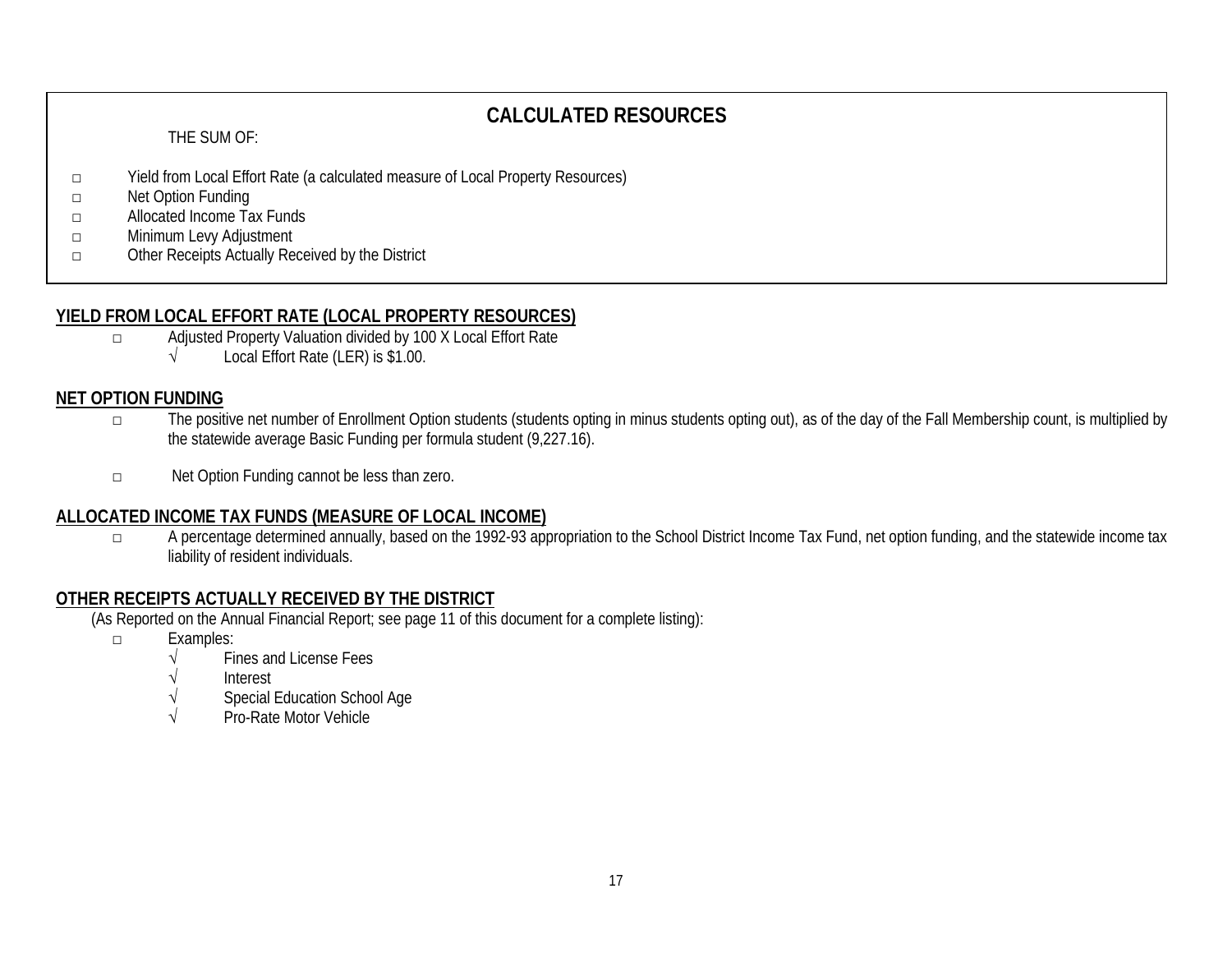# **MINIMUM LEVY ADJUSTMENT**

□ The minimum levy adjustment is calculated and applied to any system that has a General Fund Common Levy that is less than \$0.95. The adjustment is calculated by subtracting the system levy from \$0.95, and multiplying the result by the adjusted valuation divided by 100.

# **EQUALIZATION AID**

□ Needs - Resources = Equalization Aid

# **ADDITIONAL COMPONENTS OF STATE AID**

#### **2016/17 STATE AID FUNDING**

□ On or before March 1, 2016, the Department must determine the amounts to be distributed to each Local System pursuant to the Tax Equity and Educational Opportunities Support Act based on \$1.00 Local Effort Rate.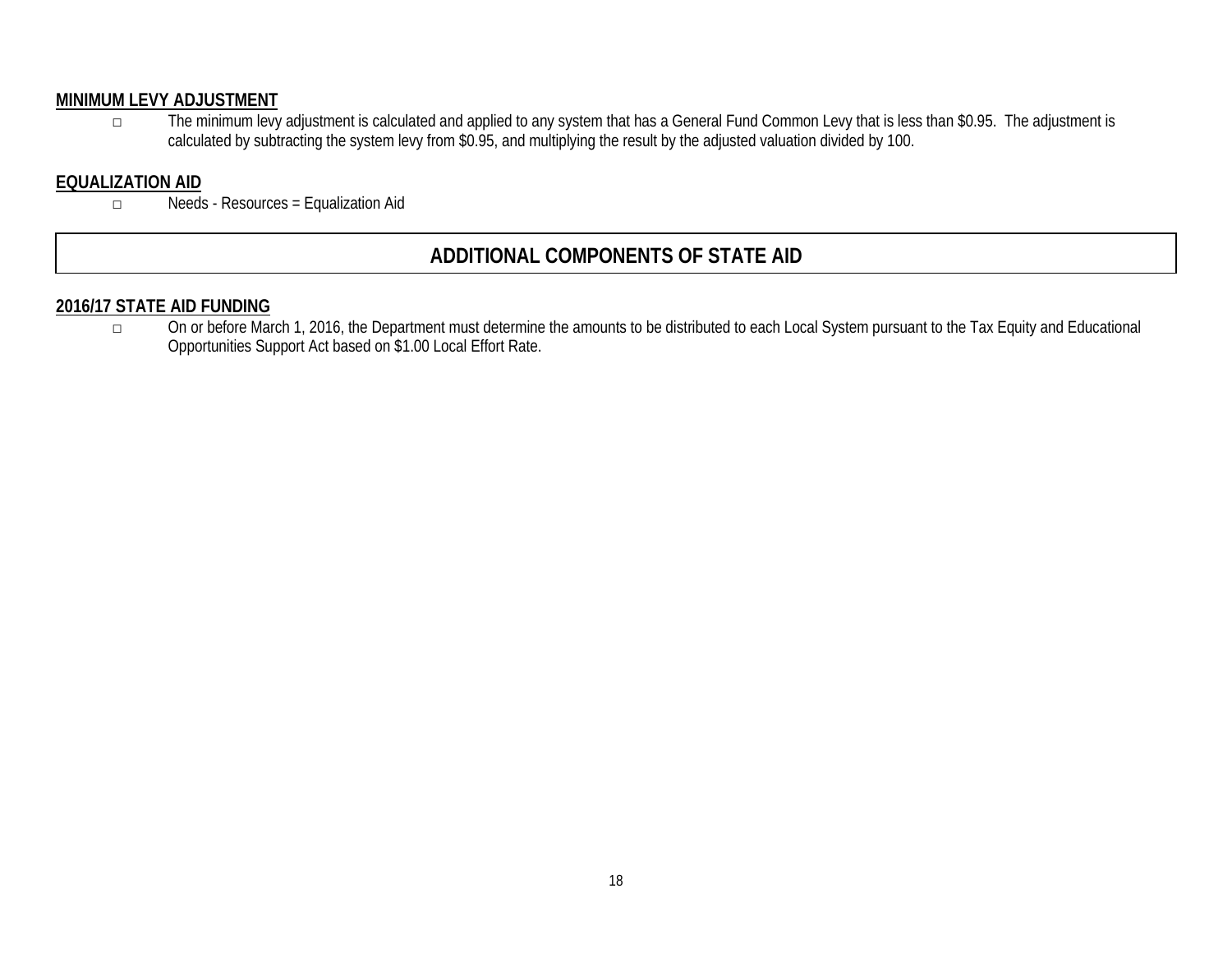# **Part III. QUESTIONS AND ANSWERS RELATED TO THE STATE AID CONCEPT AND THE 2016/17 STATE AID CALCULATION**

# **NEEDS**

#### *How are Needs determined?*

► The Needs of a Local System are based on:

The sum of the District's Basic Funding + Poverty Allowance + Limited English Proficiency Allowance + Focus School & Program Allowance + Summer School Allowance + Transportation Allowance + Special Receipts Allowance + Elementary Site Allowance + Distance Education & Telecommunications Allowance + System Averaging Adjustment + New School Adjustment + Student Growth Adjustment + Learning Community Transportation Adjustment + Limited English Proficiency Allowance Correction + Poverty Allowance Correction + Non Qualified Limited English Proficiency Adjustment + Student Growth Adjustment Correction

 $\checkmark$  Formula Needs Stabilization:

District Formula Need that is less than 100% of 2015/16 Year End Recalculated Formula Need is increased to 100% of 2015/16 Year End Recalculated Formula Need.

AND

District Formula Need that is greater than 112% of 2015/16 Year End Recalculated Formula Need is decreased to 112% of 2015/16 Year End Recalculated Formula Need, except that the Formula Need for Districts receiving a student growth adjustment is not decreased.

#### *What are Formula Students?*

- ► Formula Students include students educated by the district and those for which the district is paying tuition.
- Formula Students are grouped in the following manner: Qualified Early Childhood programs, Kindergarten (KDG = programs under 1,032 instructional hours), Full-Day Kindergarten (FDK = programs of 1,032 or more instructional hours) through Grade 6, Grades 7-8, and 9-12.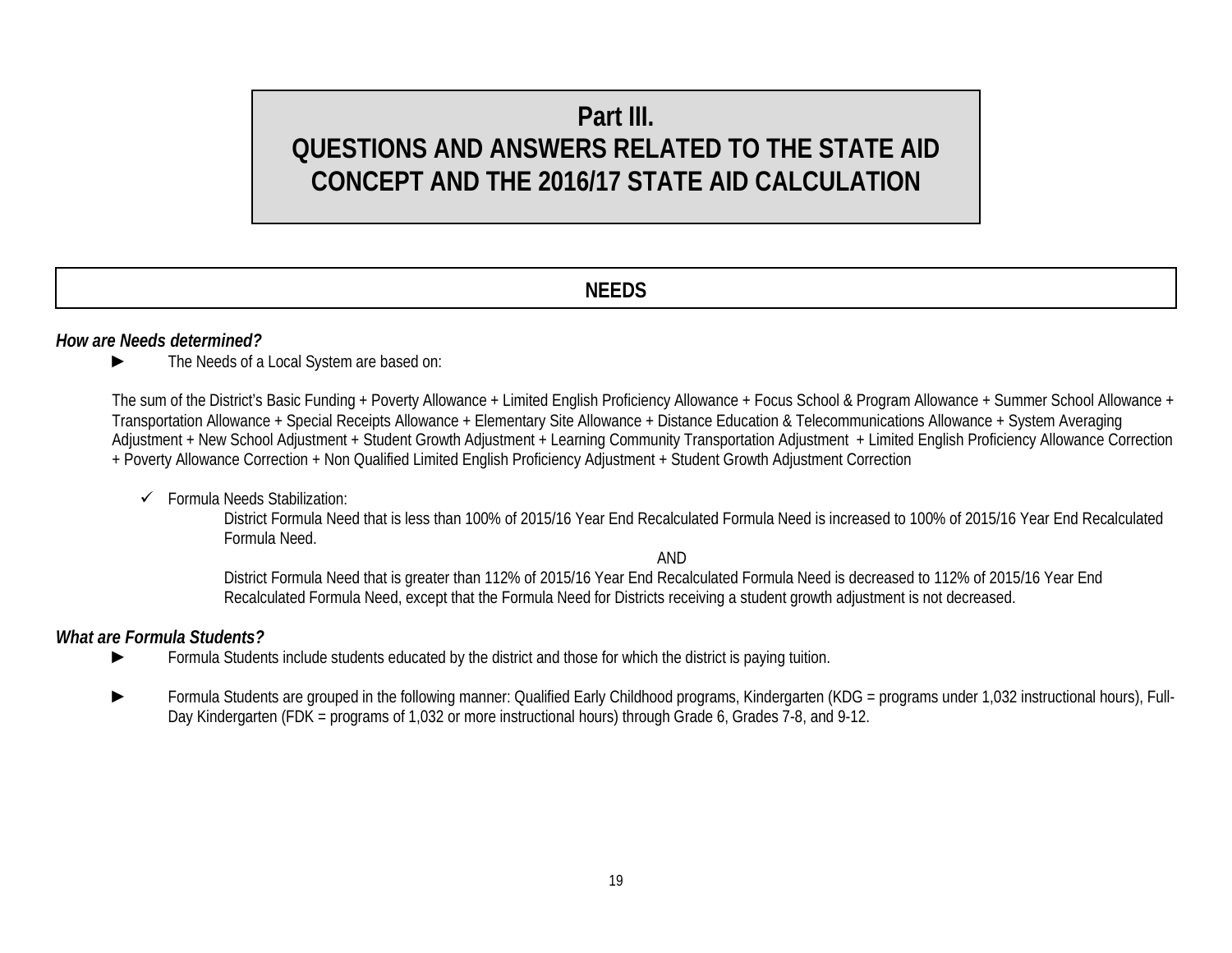#### *What source data was used to determine the Formula Students for the* **2016/17** *State Aid calculation?*

► K-12 Fall Membership from the 2015 Student Snapshot Template in the NSSRS adjusted by an ADM to Fall Membership ratio using the average of the ratios from 2012/13, 2013/14 & 2014/15.

4 year-olds in Qualified Early Childhood Education Fall Membership multiplied by the ratio of planned instructional hours of the program divided by 1,032 then multiplied by .6.

+

+

K-12 Contracted Out Students from the 2015 School Enrollment Template in the NSSRS.

- Kindergarten students in programs under 1,032 instructional hours multiplied by .6.

#### *How are Adjusted General Fund Operating Expenditures determined?*

General Fund Operating Expenditures multiplied by the cost growth factor (1.05) minus Allowances (Transportation Allowance + Special Receipts Allowance + Poverty Allowance + Limited English Proficiency Allowance + Distance Education & Telecommunications Allowance + Elementary Site Allowance + Summer School Allowance + Focus School & Program Allowance + Non Qualified Limited English Proficiency Adjustment)

#### *How is Basic Funding determined?*

- A comparison group is established for each District consisting of the 10 larger districts that are closest in size to the District, measured by formula students and the 10 smaller districts that are closest in size to the District, measured by formula students.
	- For School Districts with less than 900 formula students, Basic Funding is the average of adjusted general fund operating expenditures for each District in the comparison group, excluding both the Districts with the two highest adjusted general fund operating expenditures and the Districts with the two lowest adjusted general fund operating expenditures in the comparison group.
	- For School Districts with 900 or more formula students, Basic Funding is the average of adjusted general fund operating expenditures per formula student for each District in the comparison group, excluding both the Districts with the two highest adjusted general fund operating expenditures per formula student and the Districts with the two lowest adjusted general fund operating expenditures per formula student in the comparison group, multiplied by the District's formula students.

# *How is the Poverty Allowance determined?*

- The Poverty Allowance is the lesser of:
	- The amount the District designates they will spend on poverty for the 2016/17 school year.
	- The sum of the statewide average general fund operating expenditures per student multiplied by graduated percentages then multiplied by student weightings based on free lunch/milk students or students under 19 residing in homes with adjusted gross income in 2014/15 equal to or less than the maximum household income that would allow a student from a family of four people to be a free lunch or free milk student during the 2015/16 school year.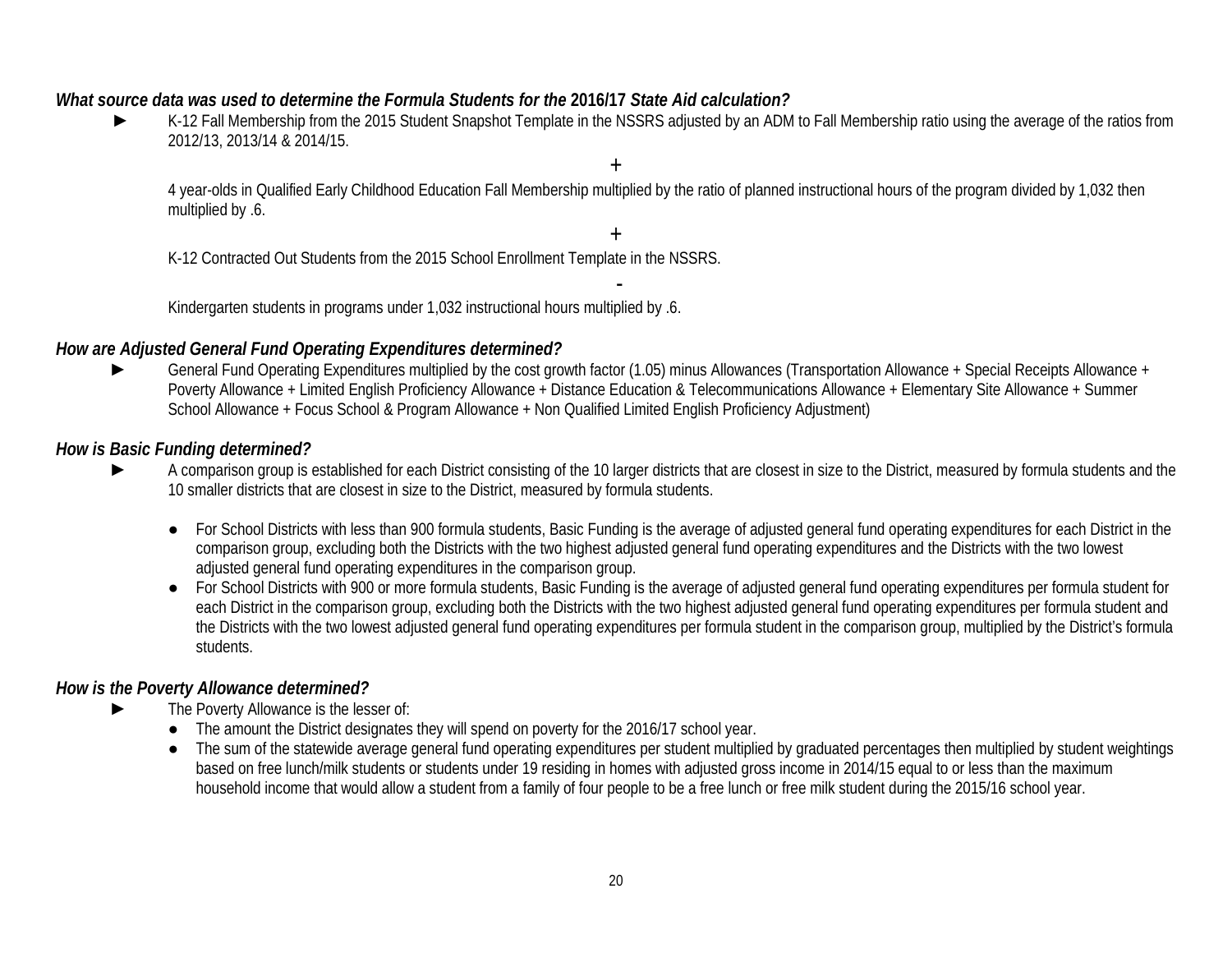# *How is the Limited English Proficiency Allowance determined?*

- ► The Limited English Proficiency Allowance is the lesser of:
	- The amount the District designates they will spend on students with limited English proficiency for the 2016/17 school year.
	- 25% of the statewide average general fund operating expenditures per student multiplied by the number of limited English proficiency students.

# *How is the Summer School Allowance determined?*

- ► The lesser of actual expenditures or 85% of the statewide average general fund operating expenditures per formula student is multiplied by 2.5% of summer school student units. Summer school student units equal to the sum of the ratios of:
	- Number of days the student attended summer school for at least 3 hours and less than 6 hours per day divided by 12.
	- Two times the number of days the student attended summer school for 6 or more hours per day divided by 12.

# *How is the Special Receipts Allowance determined?*

- Special Receipts are from the most recently available complete data year.
	- Special Receipts Include:
	- State Receipts for School-Age Special Education
	- State Receipts for School-Age Special Education Transportation
	- Payments for Wards of the State/Wards of the Court
	- Receipts for Accelerated or Differentiated Curriculum Programs
	- Flex Funding: Support Services
	- Special Education Tuition Received from other Districts
	- Special Education Tuition Received from Individuals
	- Special Education Transportation Receipts from other Districts
	- Receipts from Medicare Catastrophic Coverage Act of 1988 to the extent the district would have received payment pursuant to the Special Education Act.

# *How is the Transportation Allowance determined?*

- The transportation allowance is the lesser of:
	- The actual transportation expenditures from the most recently available complete data year.
	- Regular route miles traveled multiplied by 400% of the mileage rate established by the Department of Administrative Services (DAS) as of January 1 of the most recently available complete data year (.575) plus in lieu of transportation.

# *How is the Elementary Site Allowance determined?*

- ► The statewide average general fund operating expenditures per formula student multiplied by 500% is then multiplied by the number formula students in buildings that qualify for the Allowance divided by 8. An Elementary Site Allowance is provided if a School District:
	- Is in a District with multiple elementary attendance sites
	- Does not have another elementary attendance site within 7 miles in the same school district **OR**
	- Is the only public elementary attendance site located in a incorporated city or village
	- Each District determines which grades are elementary grades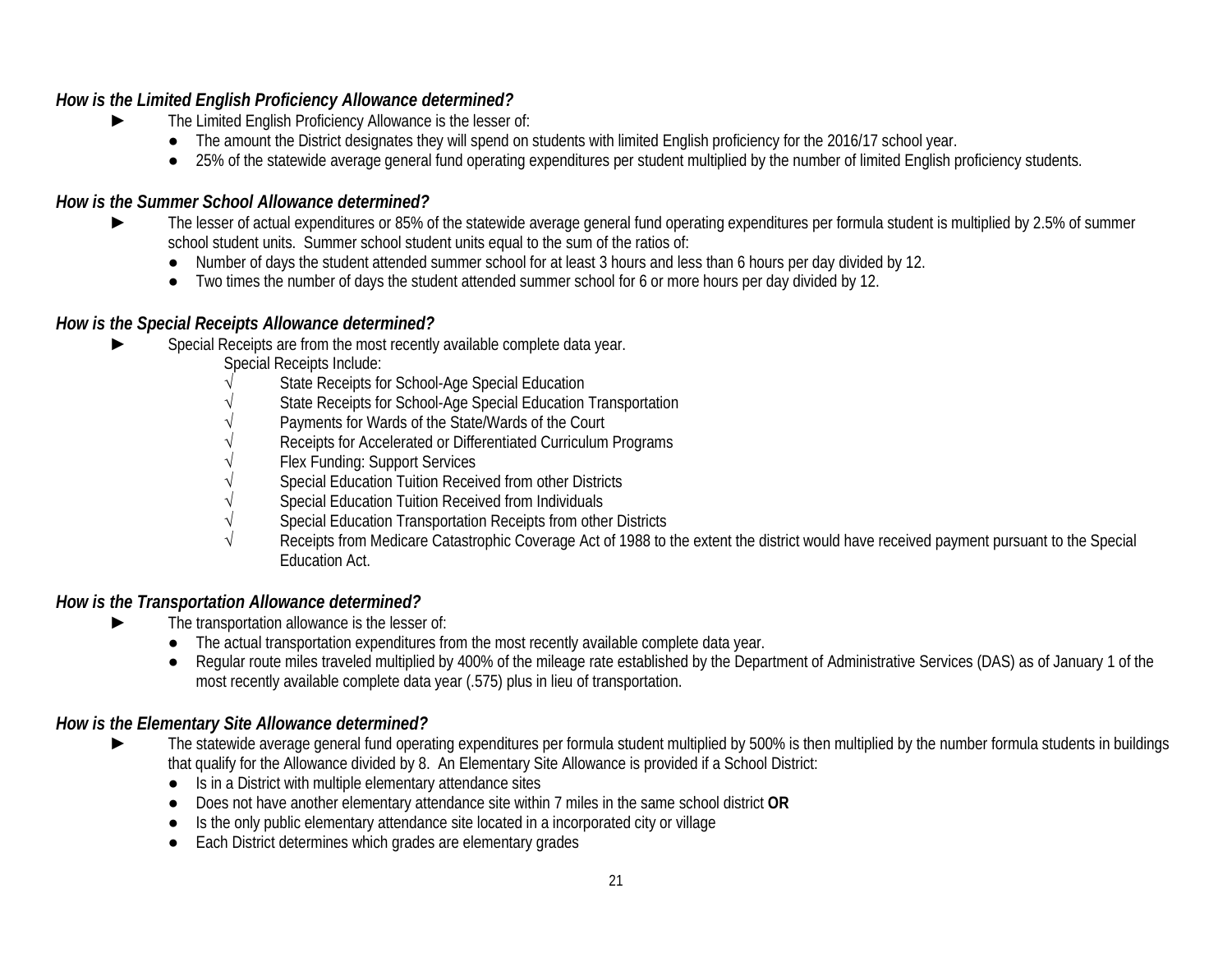- Building where majority of formula students attend is the primary elementary site
- The primary elementary site shall not be a qualifying elementary attendance site
- All grades designated as elementary grades shall be offered in each elementary attendance site
- Elementary grades shall not include, grades 9, 10, 11 or 12

# *How is the Distance Education and Telecommunications Allowance determined?*

- Distance Education and Telecommunications is equal to 85% the difference of:
	- Actual expenditures for distance education and telecommunications from the most recently available complete data year minus receipts from the Universal Service Fee Fund (E-Rate) from the most recently available complete data year.

# *Who qualifies for the System Averaging Adjustment?*

Districts with 900 or more formula students, basic funding per formula student less than the average basic funding per formula student for all districts with 900 or more formula students and a general fund levy of at least \$1.00.

# *How is the Two Year New School adjustment determined?*

- ► The first year of the new school adjustment for each approved district is equal to the district's basic funding per formula student multiplied by twenty percent of the approved estimated additional student capacity.
- The second year of the new school adjustment for each approved district is equal to the district's basic funding per formula student multiplied by ten percent of the estimated student capacity.

# *How is the Student Growth Adjustment determined?*

The district's basic funding per formula student is multiplied by the approved student growth minus the greater of twenty five students or one percent of fall membership. That amount is then added to fifty percent of the district's basic funding per formula student multiplied by the greater of twenty five students or one percent of the fall membership.

# *How is the Student Growth Adjustment Correction determined?*

► The district's actual growth is compared to their estimated growth. The difference is multiplied by the districts recalculated basic funding per formula student.

# *How is the Learning Community Transportation Adjustment determined?*

The learning community transportation adjustment is equal to the approved estimate of increased transportation costs for each of the second and third full school fiscal years of a new learning community.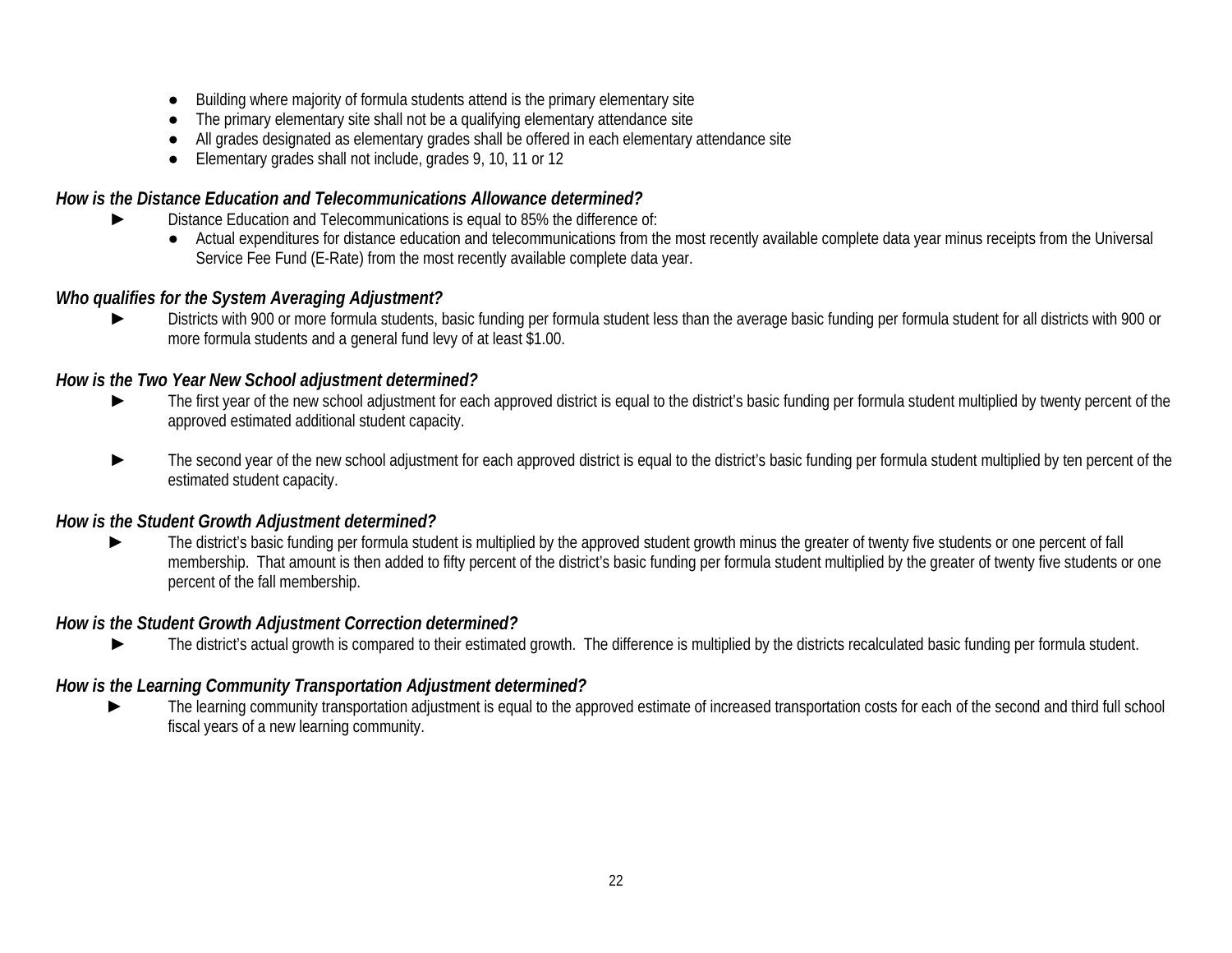# **RESOURCES**

# *How are Resources determined?*

► Resources = Yield from Local Effort Rate + Net Option Funding + Allocated Income Tax Funds + Other Actual Receipts + Minimum Levy Adjustment.

# *How is the Yield from Local Effort Rate determined?*

- Yield from Local Effort Rate = Adjusted Valuation divided by 100 X Local Effort Rate of \$1.00.
- ► The Local Effort Rate is determined by statute as part of the State Aid calculation process.
- The statewide Needs for all Local Systems as determined above can be funded from seven sources:<br>1) Net Option Funding (4) Yield from Local Effort Rate
	-
- 
- 1) Net Option Funding 13 and 13 and 13 and 14 and 13 and 14 and 15 Allocated Income Tax Funds 15 and 15 and 15 and 15 and 16 Allocated the 15 and 15 and 16 Allocated the 15 and 15 and 15 and 15 and 16 and 16 and 16 and 16 Equalization Aid (provided through the calculation process)
- 3) Other Actual Receipts

#### *What source data was used to determine the Adjusted Valuation for the 2016/17 State Aid Calculation?*

- For 2016/17 State Aid, the adjusted valuation reflects 2015 levels. The Property Tax Administrator adjusts the values to assure that for State Aid purposes:
	- real property other than agricultural land is at 96% of market value;
	- agricultural land is at 72% of market value as provided by statute; and
	- personal property other than motor vehicles is at net book value as defined by statute.
- ► The State Aid appropriation is the "balancing factor" in funding the Statewide Needs. All of the Statewide Needs that are not funded by items 1 through 4 must be funded by the State Aid appropriation.
- As Statewide Needs increase, unless the amount provided from items 1 through 4 increase, the State Aid appropriation must increase. Once the Adjusted Valuation is provided by the Property Tax Administrator, the Yield from Local Effort Rate is a known amount. The Local Effort Rate applied against the Adjusted Valuation is the component which cannot vary to produce a Yield from Local Effort Rate amount.

# *How is the Net Option Funding determined?*

- For each district, the students opting out are subtracted from the students opting in at each grade level (K-12). The positive net number of students are then multiplied by the statewide average Basic Funding per formula student.
	- The total for the district cannot be less than zero.
- Since option students are included in the ADM counts of students used to determine a Local System's Needs, the inclusion of the amount as a Resource prevents a Local System which generates Equalization Aid from receiving both Equalization Aid and Net Option Funding based on the impact the students have on Needs.
- The funding for Net Option reduces the total amount available for distribution as Allocated Income Tax Funds (discussed below).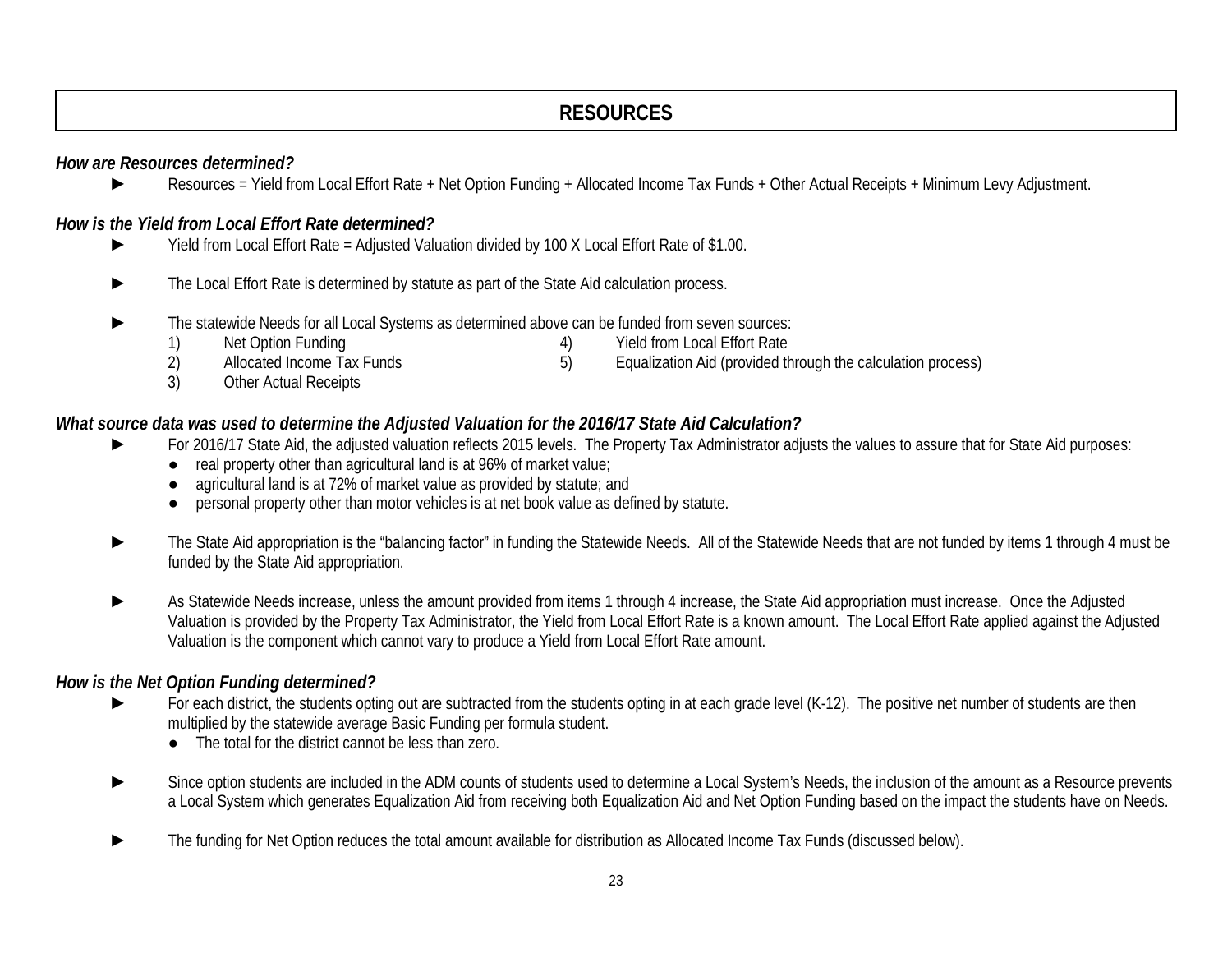# *What source data was used to determine Net Option Funding?*

► The 2015/16 net enrollment option students, as reported to the Department of Education on the 2015 School Enrollment Template in the NSSRS, was used to determine the net number of students.

# *How are the Allocated Income Tax Funds determined?*

- ► The Allocated Income Tax Funds provide a mechanism through which the income tax base of the local system is included in the Resources of the Local System. Therefore, the distribution of Equalization Aid responds to the income tax base as well as the potential property tax base of the Local System.
- ► A varying percentage of the Nebraska income tax liability of residents of the Local System is provided to the Local System as Allocated Income Tax Funds. The income tax liability information is provided by the Department of Revenue based on data submitted on Nebraska income tax forms. (The Nebraska Income Tax Form requests each filer to indicate the high school district in which they reside.) The percentage is based on the 1992-93 appropriation to the School District Income Tax Fund, net option funding, and the statewide income tax liability of resident individuals.
- The 2016/17 State Aid calculation incorporates Allocated Income Tax Funds based on the 2015 Income Tax year.

# *What are Other Actual Receipts?*

Other Actual Receipts are calculated using information reported on the Annual Financial Report for the most recently available complete data year.

#### *How are Other Actual Receipts determined?*

► Other Actual Receipts are taken primarily from the Annual Financial Report submitted by the each district. Receipt information related to the Medicare Catastrophic Coverage Act of 1988 and Impact Aid, if applicable, are taken from other source documents on file with the Department of Education. Other Actual Receipts include various local, state, and noncategorical federal receipts.

# *What is the Minimum Levy Adjustment?*

- Any Local System that has a general fund common levy that is less than 10 cents below the maximum levy:
	- The adjustment is calculated by subtracting the system levy from \$0.95, and multiplying the result by the adjusted valuation divided by 100.
	- The Minimum Levy Adjustment is added to the formula resources for the determination of equalization aid. For non-equalized Local Systems, if the Minimum Levy Adjustment is greater than or equal to the allocated income tax funds, the System does not receive allocated income tax funds.

# *What is Equalization Aid?*

The amount that the total formula needs exceed total formula resources.